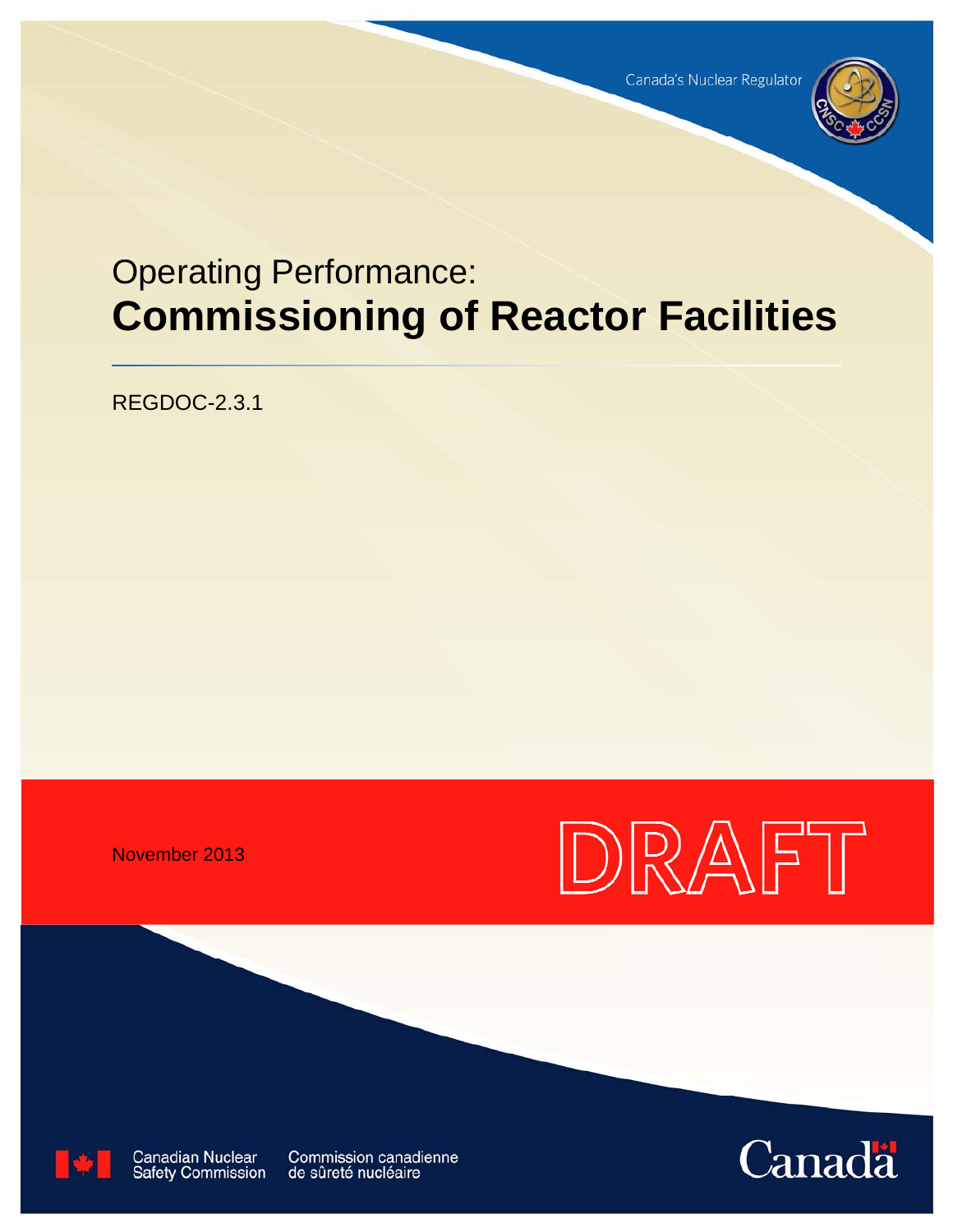### **Commissioning of Reactor Facilities**

Regulatory Document REGDOC-2.3.1

© Canadian Nuclear Safety Commission (CNSC) 20XX PWGSC catalogue number **XXXXX** ISBN XXXXX

Published by the Canadian Nuclear Safety Commission (CNSC)

Extracts from this document may be reproduced for individual use without permission provided the source is fully acknowledged. However, reproduction in whole or in part for purposes of resale or redistribution requires prior written permission from the Canadian Nuclear Safety Commission.

*Également publié en français sous le titre de : (Titre)* 

#### **Document availability**

This document can be viewed on the CNSC Web site at [nuclearsafety.gc.ca](http://www.nuclearsafety.gc.ca/) or to request a copy of the document in English or French, please contact:

Canadian Nuclear Safety Commission 280 Slater Street P.O. Box 1046, Station B Ottawa, Ontario K1P 5S9 CANADA

Tel.: 613-995-5894 or 1-800-668-5284 (in Canada only) Facsimile: 613-995-5086 Email: [info@cnsc-ccsn.gc.ca](mailto:info@cnsc-ccsn.gc.ca) Web site: [nuclearsafety.gc.ca](http://www.nuclearsafety.gc.ca/) Facebook: [facebook.com/CanadianNuclearSafetyCommission](http://www.facebook.com/CanadianNuclearSafetyCommission) YouTube: [youtube.com/cnscccsn](http://www.youtube.com/cnscccsn)

**Publishing history**  [November 2013] Version  $\overline{x,0}$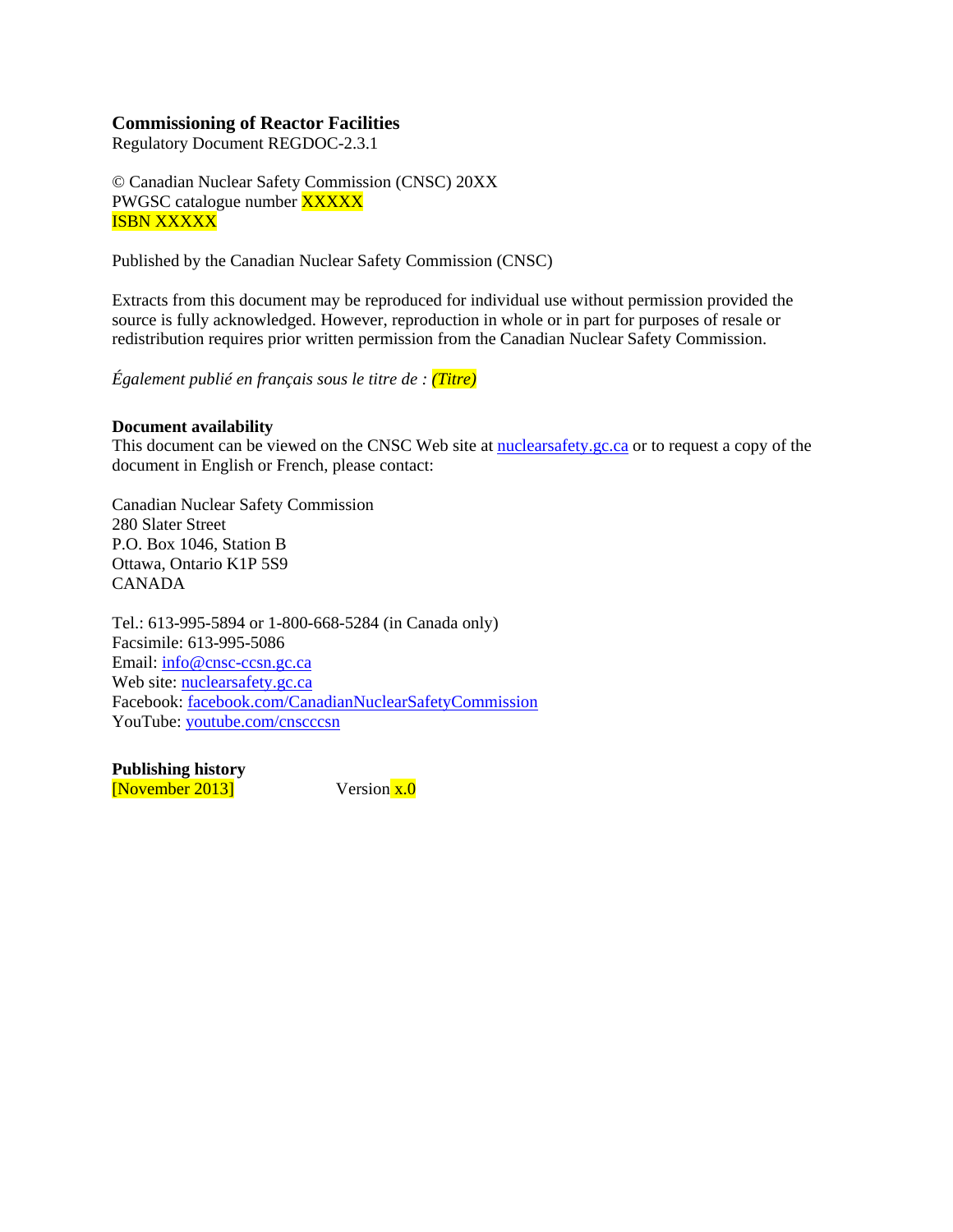# **Preface**

This regulatory document is part of the CNSC's Operating Performance series of regulatory documents, which also covers accident management and periodic safety reviews. The full list of regulatory document series is included at the end of this document and can be found on the CNSC's Web site at [nuclearsafety.gc.ca/regulatory-documents](http://www.nuclearsafety.gc.ca/regulatory-documents)

REGDOC-2.3.1, *Commissioning of Reactor Facilities*, sets out requirements and guidance for the commissioning of facilities in Canada that use nuclear reactors. These facilities (hereafter called "reactor facilities" in this document) include:

- nuclear power plants (NPPs) or small reactors for the generation of power or heat for industrial process
- small reactors for non-power-generation uses (e.g., isotope production, and research and development activities)

The requirements and guidance in this document apply primarily to NPPs. However, the principles behind the requirements and guidance are equally applicable to smaller facilities in a risk-informed (graded) manner, and should be considered in the overall safety case for any reactor facility.

Key principles used in developing this document and the associated regulatory document are consistent with national and international documents. In particular, this document takes into account IAEA NS-G-2.9, *Commissioning for Nuclear Power Plants*.

This document is intended to form part of the licensing basis for a regulated facility or activity. It is intended for inclusion in licences as either part of the conditions and safety and control measures in a licence, or as part of the safety and control measures to be described in a licence application and the documents needed to support that application.

**Important note:** Where referenced in a licence either directly or indirectly (such as through licenseereferenced documents), this document is part of the licensing basis for a regulated facility or activity.

The licensing basis sets the boundary conditions for acceptable performance at a regulated facility or activity, and establishes the basis for the CNSC's compliance program for that regulated facility or activity.

Where this document is part of the licensing basis, the word "shall" is used to express a requirement, to be satisfied by the licensee or licence applicant. "Should" is used to express guidance or that which is advised. "May" is used to express an option or that which is advised or permissible within the limits of this regulatory document. "Can" is used to express possibility or capability.

Nothing contained in this document is to be construed as relieving any licensee from any other pertinent requirements. It is the licensee's responsibility to identify and comply with all applicable regulations and licence conditions.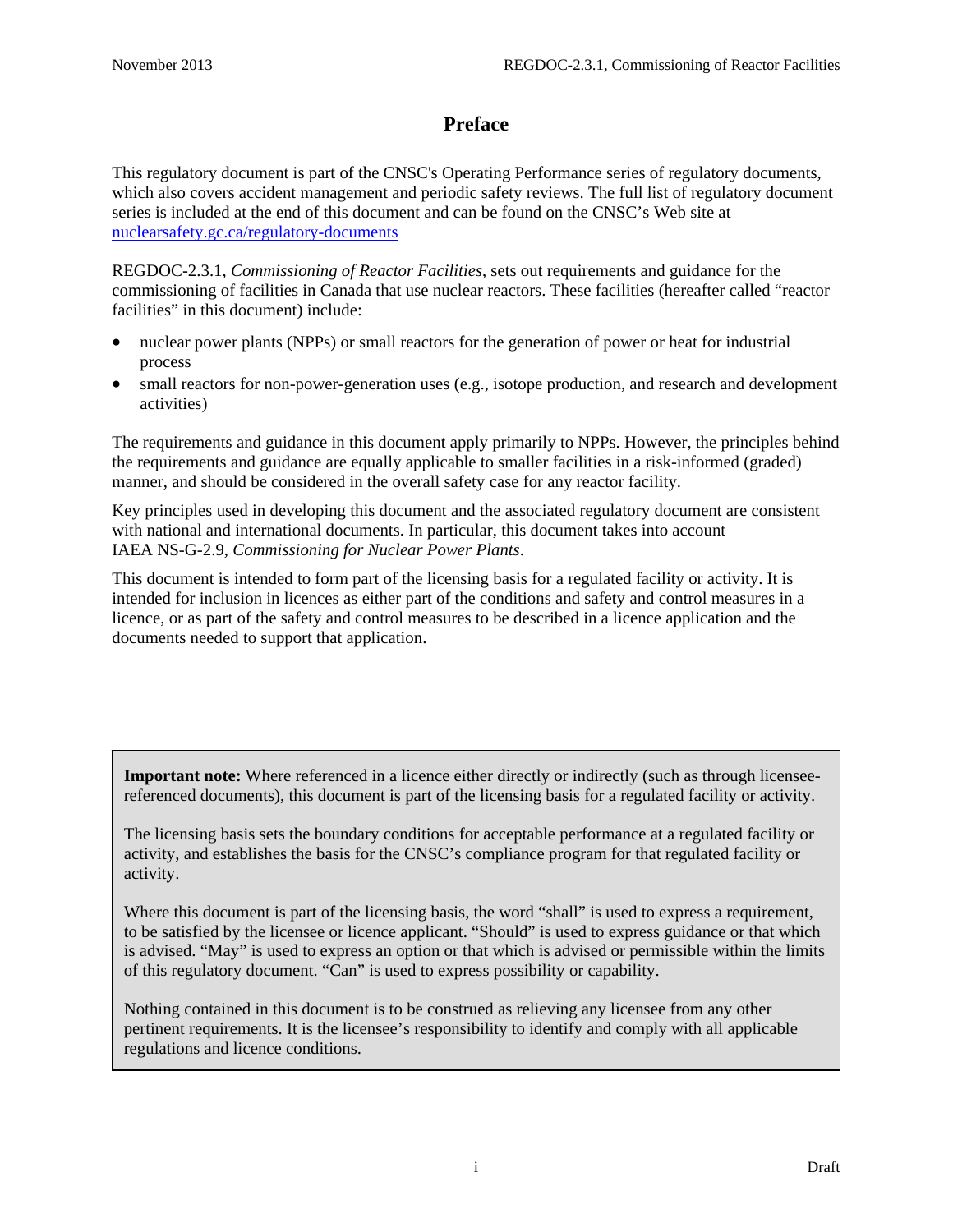# **Table of Contents**

| 1.               |     |  |  |
|------------------|-----|--|--|
|                  | 1.1 |  |  |
|                  | 1.2 |  |  |
|                  | 1.3 |  |  |
| 2.               |     |  |  |
| 3.               |     |  |  |
|                  | 3.1 |  |  |
|                  | 3.2 |  |  |
|                  | 3.3 |  |  |
|                  | 3.4 |  |  |
|                  | 3.5 |  |  |
|                  | 3.6 |  |  |
| $\overline{4}$ . |     |  |  |
|                  | 4.1 |  |  |
|                  | 4.2 |  |  |
|                  | 4.3 |  |  |
|                  | 4.4 |  |  |
|                  | 4.5 |  |  |
|                  | 4.6 |  |  |
| 5.               |     |  |  |
|                  | 5.1 |  |  |
|                  | 5.2 |  |  |
|                  | 5.3 |  |  |
|                  | 5.4 |  |  |
|                  |     |  |  |
|                  |     |  |  |
|                  |     |  |  |
|                  |     |  |  |
|                  |     |  |  |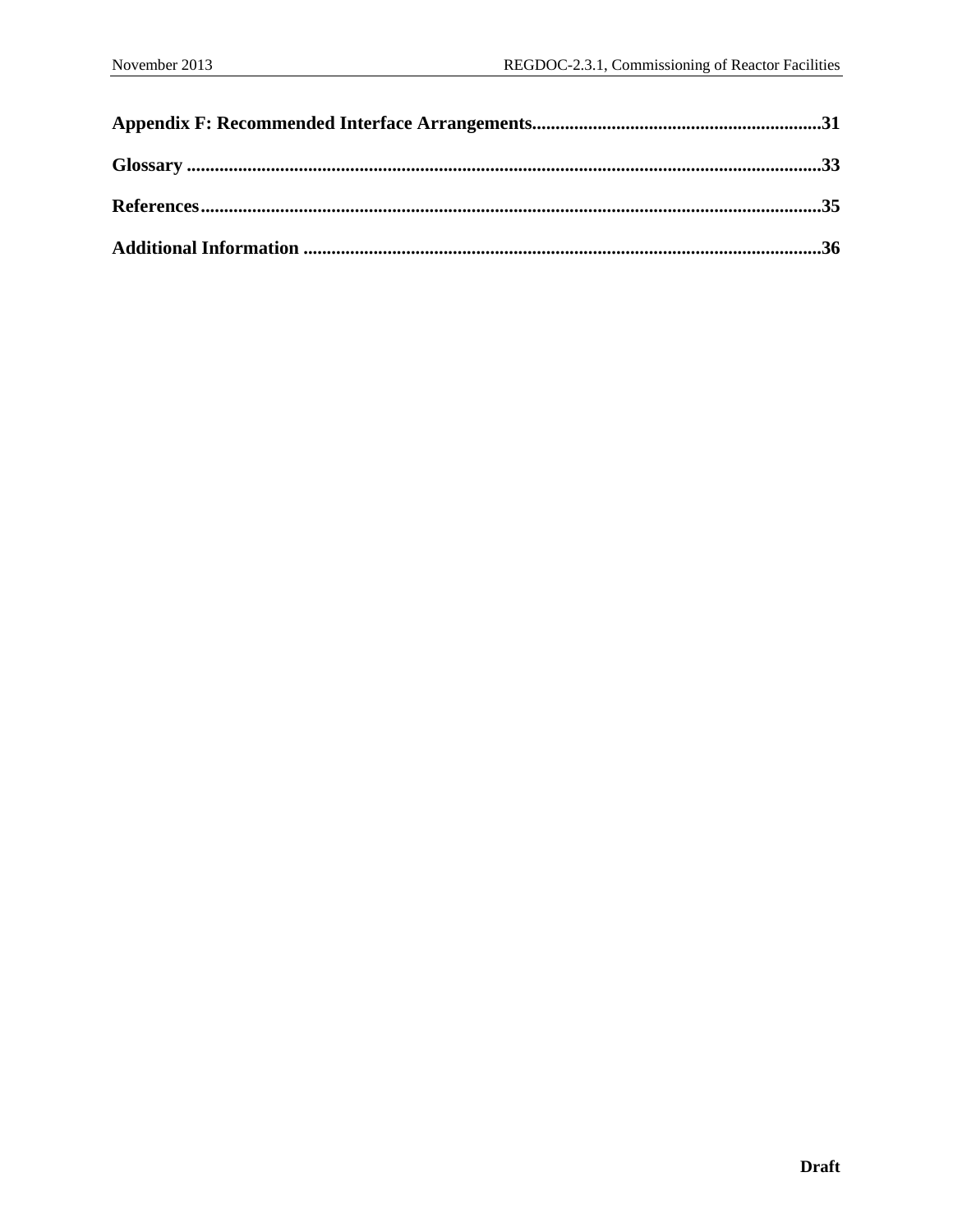# **Commissioning of Reactor Facilities**

### <span id="page-5-0"></span>**1. Introduction**

### **1.1 Purpose**

REGDOC-2.3.1, *Commissioning of Reactor Facilities*, sets out the requirements and guidance of the Canadian Nuclear Safety Commission (CNSC) for the commissioning of facilities in Canada that use nuclear reactors. These facilities (hereafter called "reactor facilities" in this document) include:

- nuclear power plants (NPPs) or small reactors for the generation of power or heat for industrial processes
- small reactors for non-power generation uses (e.g., isotope production, and research and development activities)

This regulatory document also sets out requirements and guidance to ensure that commissioning activities meet applicable codes, standards, and design requirements, and that the reactor facility is capable of operating safely and reliably over its lifetime.

### **1.2 Scope**

This regulatory document applies to the commissioning of a new reactor facility. However, the principles set out in this document also apply to commissioning activities related to the life extension, refurbishment and modification of an existing reactor facility.

This document is not intended to override the requirements of other regulatory documents, codes and standards. Rather, it aims to provide a framework within which these can be applied to provide assurance that commissioning is effectively managed. Applicable regulatory documents, codes and standards are referenced in this document.

Note that, where necessary or deemed important, CANDU-specific experience, requirements and expectations are cited in the guidance material in this document.

### **1.3 Relevant legislation**

The provisions of the *Nuclear Safety and Control Act* (NSCA) and the regulations made under the NSCA relevant to this document are as follows:

- subsection 24(4) of the NSCA, which provides that "No licence shall be issued, renewed, amended or replaced – and no authorization to transfer one given – unless, in the opinion of the Commission, the applicant or, in the case of an application for an authorization to transfer the licence, the transferee (*a*) is qualified to carry on the activity that the licence will authorize the licensee to carry on; and (*b*) will, in carrying on that activity, make adequate provision for the protection of the environment, the health and safety of persons and the maintenance of national security and measures required to implement international obligations to which Canada has agreed."
- subsection 24(5) of the NSCA, which provides that "A licence may contain any term or condition that the Commission considers necessary for the purposes of this Act…"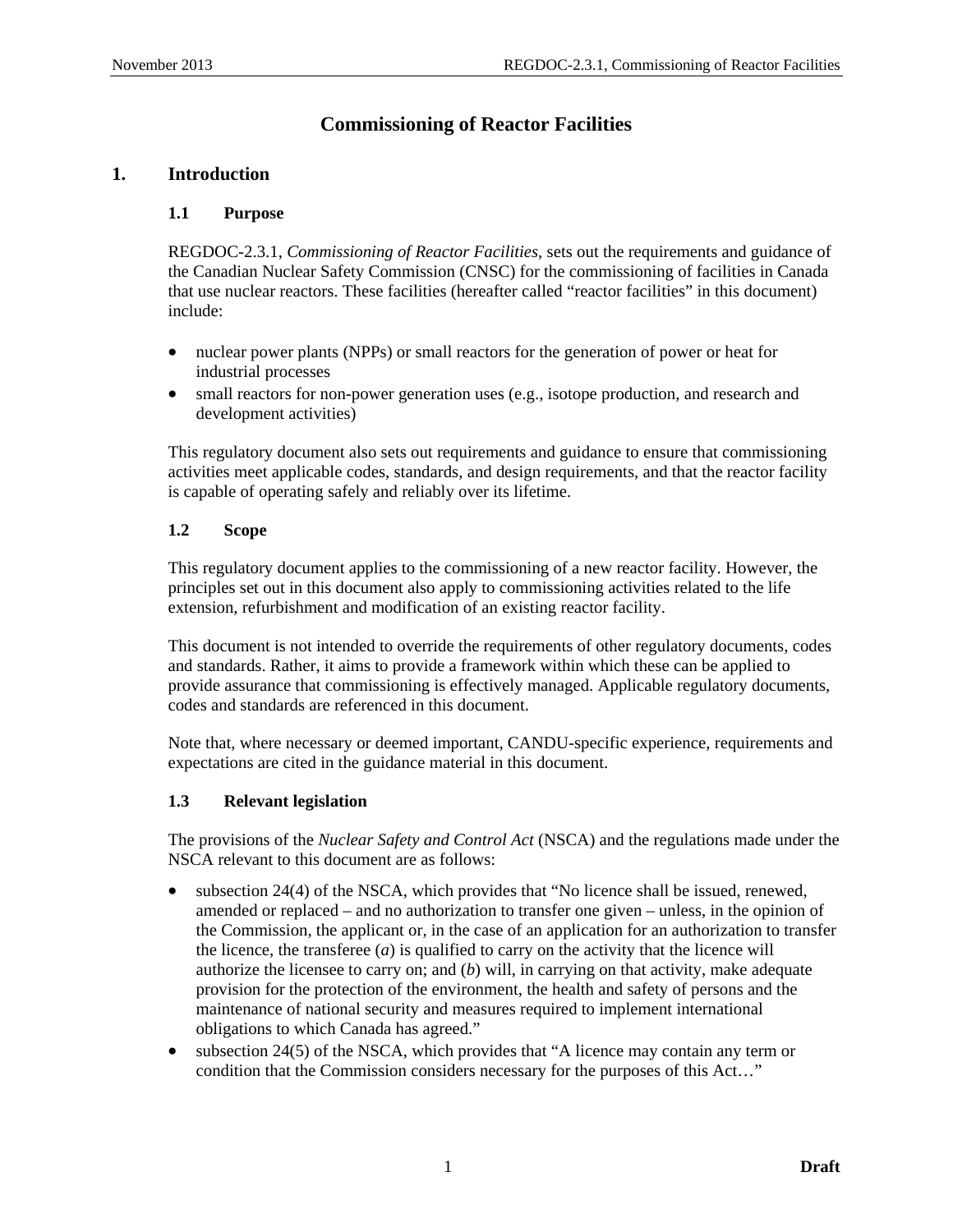- <span id="page-6-0"></span>• section 3 of the *General Nuclear Safety and Control Regulations*, which states the general licence application requirements
- paragraph 12(1)(*a*) of the *General Nuclear Safety and Control Regulations*, which provides that "Every licensee shall (a) ensure the presence of a sufficient number of qualified workers to carry on the licensed activity safely and in accordance with the Act, the regulations made under the Act and the licence;"
- paragraph 12(1)(*b*) of the *General Nuclear Safety and Control Regulations*, which provides that "Every licensee shall train the workers to carry on the licensed activity in accordance with the Act, the regulations made under the Act and the licence;"
- paragraph 6(*g*) of the *Class I Nuclear Facilities Regulations*, which provides that an application for a licence to operate a Class I nuclear facility shall contain, in addition to other information, "the proposed commissioning program for the systems and equipment that will be used at the nuclear facility;"
- paragraph 14(2)(*b*) of the *Class I Nuclear Facilities Regulations*, which provides that "Every licensee who operates a Class I facility shall keep a record of the results of the commissioning program referred to in the licence;"

### **2. Commissioning Program**

The licensee shall establish and implement a program for the commissioning of a reactor facility that:

- includes management systems and requirements for participating organizations
- defines clear responsibilities for commissioning activities and oversight, specifying interfaces between construction, commissioning and operating organizations
- is structured to enable the objectives and methods of testing to be understood and to allow management control and coordination
- outlines the testing and verification activities that must be performed to ensure that structures, systems and components (SSCs) important to safety are built as designed and meet the requirements of the facility design and safety analysis
- verifies safety analysis assumptions and the presence of adequate safety and operating margins between design, safety requirements and normal operating conditions
- ensures tests are only conducted if the reactor facility falls within the range of assumptions made in the safety analysis and the licensing basis remains valid
- includes provision of temporary utilities (i.e., power, HVAC, demineralized water, fire protection, lightning, communications, compressed air, waste water processing and discharge)
- identifies the security systems to be commissioned before nuclear fuel or material is brought onsite
- documents the results of testing and verification activities, and identifies any impacts on or changes to the facility design basis
- validates operating and surveillance procedures for which the commissioning tests provide representative activities and conditions
- verifies operating and emergency procedures by trial use
- ensures integrated system validation of control rooms and control areas
- ensures all personnel participating in commissioning activities are trained and qualified
- ensures a schedule, including milestones and regulatory hold points, and test results to be submitted for review are identified and communicated to the CNSC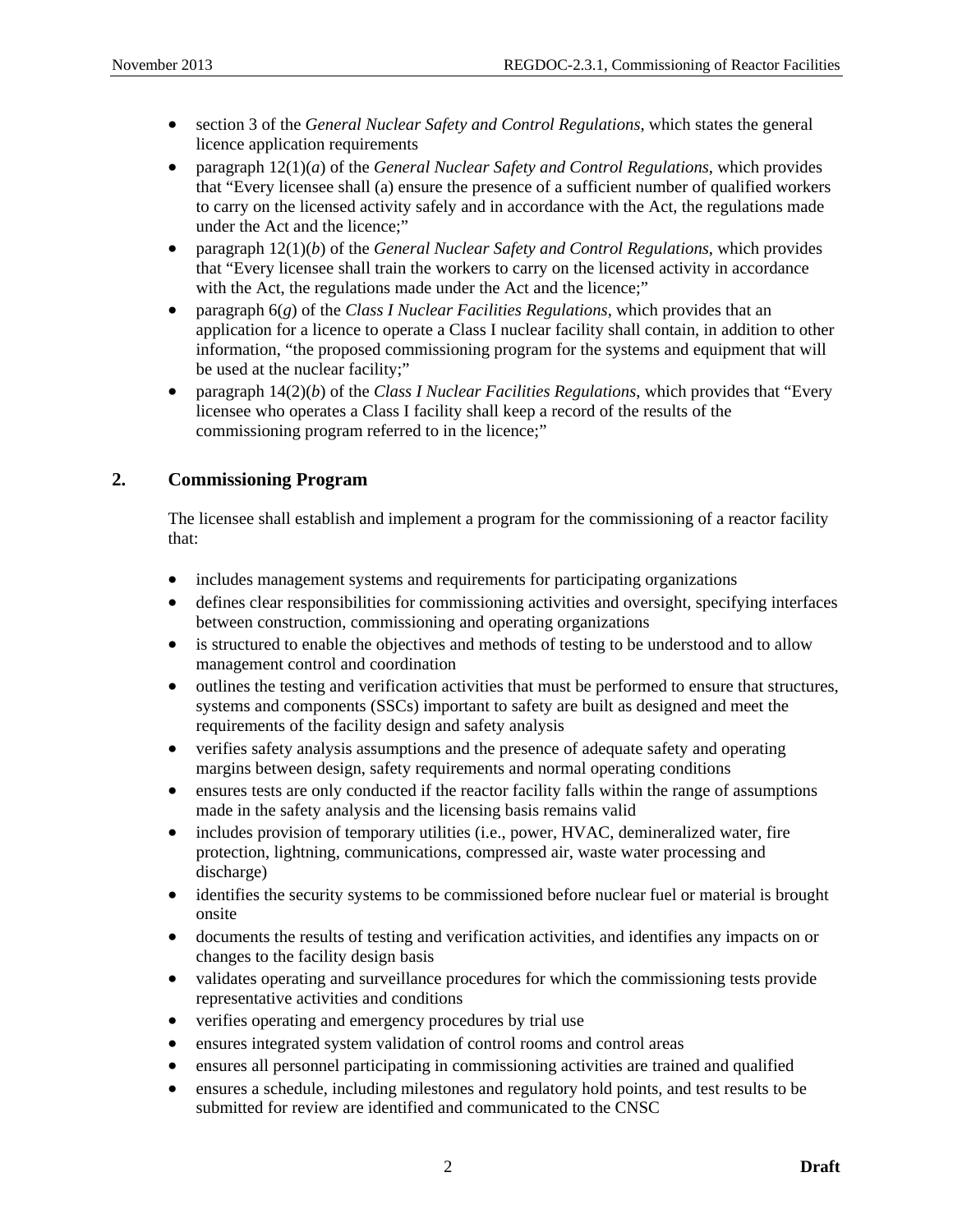<span id="page-7-0"></span>The licensee shall submit the commissioning program to the CNSC for approval at least one year before commencing commissioning activities.

For sites that will contain multiple reactor facilities, the commissioning program shall clearly identify and track commissioning activities for each individual unit or module.

The content of the final safety analysis report shall be updated according to commissioning results.

### **3. Management and Organization**

### **3.1 Management system**

All commissioning and related activities shall be developed and implemented under the control of the licensee using a management system meeting the requirements of CSA N286-12, *Management system requirements for nuclear facilities*.

The licensee, contractors and the operating, commissioning and construction organizations shall ensure that their management systems of processes, procedures and practices are relevant to their scope, responsibilities and associated activities (i.e. design, construction and operation).

### **Guidance**

Management system controls should ensure that safety matters are not dealt with in isolation, but are considered within the context of all commissioning activities. This means that health and safety, environmental, security, quality and economic considerations should be integrated so that requirements for safety are established and applied coherently with other requirements or demands. N286-12 permits the use of a graded approach, based on the relative importance to safety of each activity.

### **3.2 Organizational responsibilities**

The licensee is responsible for safety and security and shall oversee the organization, planning, execution and assessment of the commissioning program.

The licensee shall be responsible for the construction, commissioning and operating organizations, which may be part of the licensee's organization or from a contracted organization responsible for their scope of work.

The licensee shall ensure that necessary resources are available to carry out the commissioning activities and to establish, implement, assess and continually improve commissioning activities.

During and following commissioning, under the overall direction of the licensee:

- The construction organization shall ensure that SSCs have been constructed as per design and that quality assurance requirements have been satisfied.
- The commissioning organization shall ensure that SSCs are tested to provide assurance that the reactor facility has been properly designed and constructed and is ready for safe operation.
- The operating organization shall: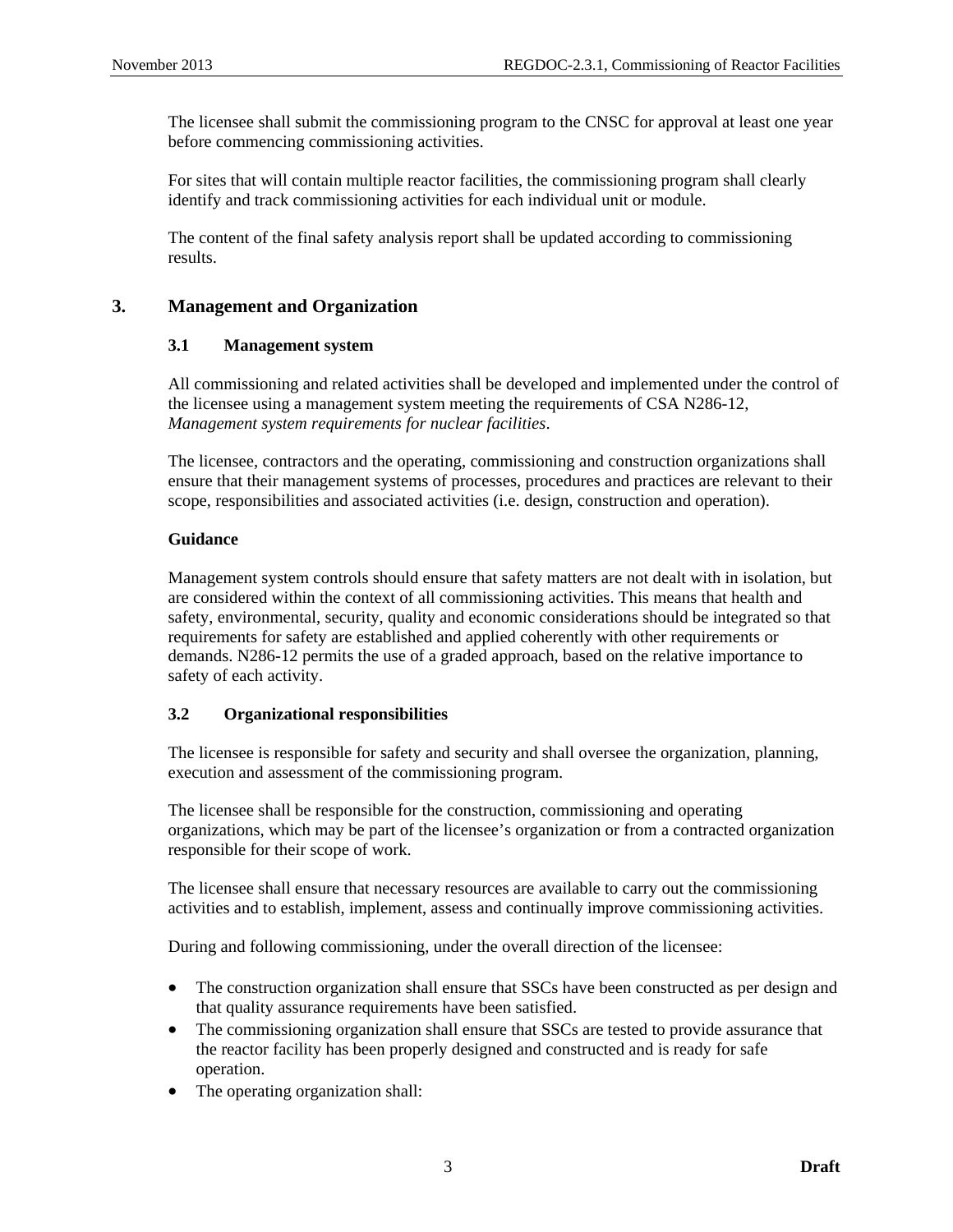- carry out operation and maintenance
- satisfy itself that the systems transferred comply with the specified performance, design intent and safety case
- satisfy itself through integrated system validation exercises that the human-machine system design and supporting mechanisms facilitate human performance in achieving safety and operational goals
- accept responsibility for the transferred systems
- become competent in the management and operations of the reactor facility
- ensure that there will be a sufficient number of qualified workers to operate the facility
- SSCs shall be operated in accordance with the assumptions and intent of the commissioning program, respecting the relevant operating limits and conditions that apply to each testing stage.
- The responsibilities of other participants such as designers, manufacturers and supporting technical organizations shall be specified in appropriate documents.

Interface arrangements shall be identified and agreed upon between the licensee, commissioning organization, operating organization, construction organization and any other organizational units performing the work. The interface arrangements shall be specified in management system documentation and in appropriate contracts.

Interface control shall include the assignment of responsibilities and the establishment of procedures for the identification, review, approval, release, distribution and release of documents that cross organizational boundaries.

### **Guidance**

Responsibilities of each organization should remain clear at all times, even if activities overlap in respect to the use of personnel. The participating organizations may adopt various arrangements in discharging their responsibilities. Appendix E provides examples of typical responsibilities, and Appendix F gives further guidance on recommended interface arrangements.

Commissioning activities should be aligned with the regulatory licensing process. The principal activities performed in commissioning may be divided into the following categories:

- those associated with the final stage of construction and installation of the reactor facility
- those specific to commissioning, including testing and safety review activities
- those associated with the operation, security and maintenance of the reactor facility

Accordingly, personnel performing the above activities may belong to the construction, commissioning or operating organizations, depending on industrial practice and contractual arrangements, as well as upon the physical size and design of the reactor facility. The composition of these organizations may also be influenced by the availability and experience of personnel performing specialized functions. If the operating organization decides to contract the commissioning activities to another organization, it should be made clear that the ultimate responsibility for commissioning and safety remains with the operating organization.

Integrated system validation and minimum shift complement validation should meet the expectations set out in CNSC guides G-278, *Human Factors Verification and Validation Plans*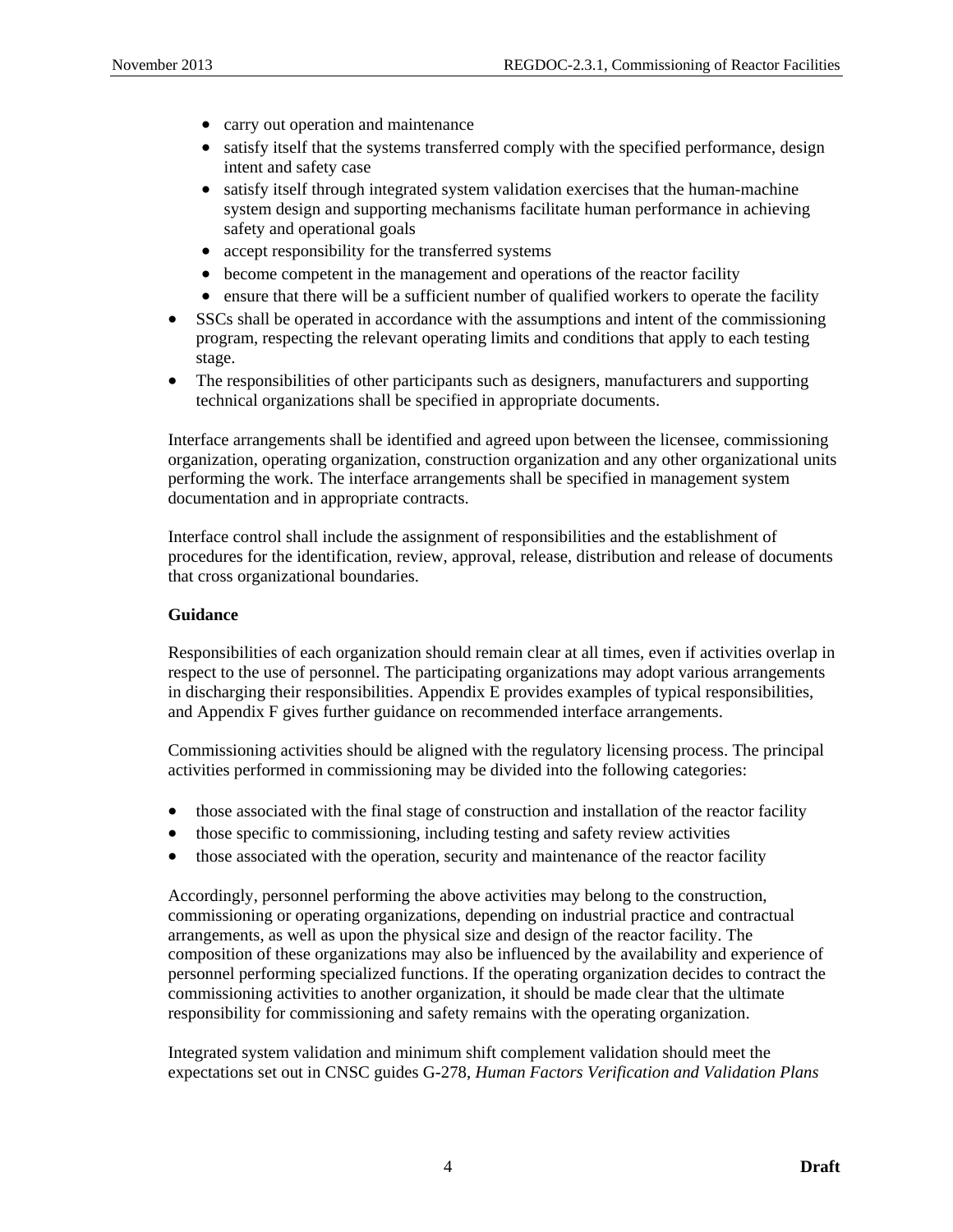<span id="page-9-0"></span>and G-323, *Ensuring Presence of Sufficient Qualified Staff at Class I Nuclear Facilities – Minimum Staff Complement*, respectively.

### **3.3 Transfer of SSCs and the reactor facility**

Appropriate procedures shall be in place for the transfer and ownership of SSCs and the reactor facility from the construction organization and non-licensee commissioning staff to the licensee's operating organization. These procedures shall describe the detailed process steps, including responsibilities and authorities of the parties involved.

Prior to fuel-in-core testing, all systems shall be under the control of the operating organization.

Before the transfer takes place, representatives of the organizations involved in the handover process shall carry out facility walk downs of all systems.

The licensee shall maintain responsibility for safety and security at all times during the transfer.

After the transfer, any turnback for rework/repair shall remain under the ownership of the operating organization.

The transfer of shall be documented. All commissioning records shall be turned over to the operating organization's records-management program and retained for the life of the reactor facility.

### **Guidance**

Facility handover includes the transfer of SSCs and documentation, and may also include the transfer of personnel. The transfer of documentation (paper and electronic) is a key feature in the handover process. Documentation should be transferred in system packages and over a reasonable period of time, to enable reactor facility personnel to perform a comprehensive review of every package. Document transfers should also depend on how responsibilities for testing after fuel loading, at initial criticality, at low power and at power escalation are assigned.

### **3.4 Qualifications and training**

Personnel engaged in commissioning activities shall have appropriate training, qualifications and competence to perform their assigned tasks effectively.

Training program subjects relevant to the commissioning program shall include:

- commissioning procedures
- reactor facility systems
- conduct of testing and maintaining the reactor facility in safe conditions
- procedural and design changes
- permanent and temporary modifications
- work control and equipment isolation
- interfaces of construction, design and operation with commissioning
- test limitation boundaries in mechanical and electrical systems
- the criteria for, and importance of, reporting incidents and deviations
- commissioning methods and techniques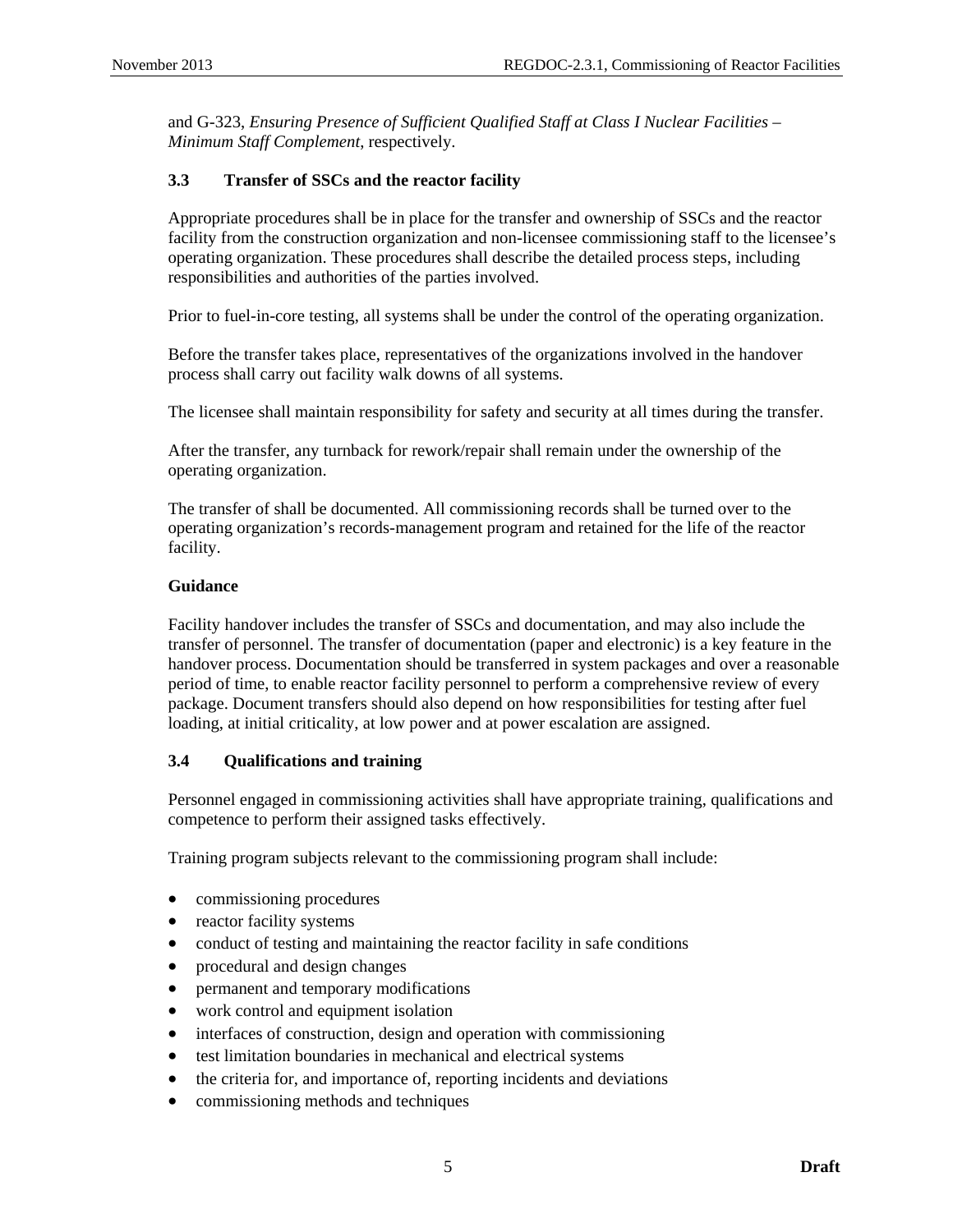- <span id="page-10-0"></span>• safety culture
- nuclear safety, industrial safety, fire protection, radiation protection and security
- design criteria, technology and operational limits and conditions (or the equivalent) for the reactor facility
- environmental protection and waste management of spent fuel and radioactive waste
- full-scope simulator training of operators for reactor start-up, regular operations, reactor shutdown and cooldown and handling of various transients, including accidents

Training shall be systematically reassessed based on experience gained in commissioning, including any incidents. Such experience shall be appropriately incorporated into the training material.

### **3.5 Performance measurement, assessment and improvement**

Commissioning activities that do not conform to requirements shall be identified, and corrective actions shall be employed for their resolution.

Experience and information gained from other commissioning projects shall be reviewed and considered for potential improvements, as applicable.

### **Guidance**

Major and safety-related non-conformances should be reported as per CNSC requirements. All personnel should be made aware that they are expected to identify and report non-conformances. A system should be in place to define non-conformances and specify the roles and responsibilities of the licensee, commissioning organization, and other involved organizations for reporting and correcting non-conformances. In addition, this system should incorporate the regulatory approval process for handling problems and non-conformances when required.

Non-conformances of safety significance should be treated as events by the licensee, and resolved via a corrective action program in a graded manner. The process of determining the safety significance and corrective actions of the non-conformance should include appropriate experts and, if necessary, the design authority. Corrective actions should be assessed in relation to their safety significance and dealt with at the appropriate management level.

Records of corrective actions taken to resolve non-conformances should be maintained. The effectiveness of corrective actions in preventing similar non-conformances should be monitored.

Due to the challenging nature of commissioning, such as tight schedules, new technology or limited availability of resources, corrective actions to non-conformances may require a long time and may stay as pending issues even after handovers from one party to another. These pending non-conformances should be tracked to completion. A comprehensive tracking system should be implemented to ensure that non-conformances are resolved as soon as possible, records are maintained and relevant parties are informed.

The commissioning stage yields much information that should be taken into account in the subsequent operation of the reactor facility. Systematic processes and procedures should be established for reporting on and analyzing abnormal events, human errors and "near misses". Experience gained at this stage should be fed back into the training program for commissioning and operating personnel. Available information on operating experience, including reportable occurrences at the operating power reactor, should be used appropriately in developing and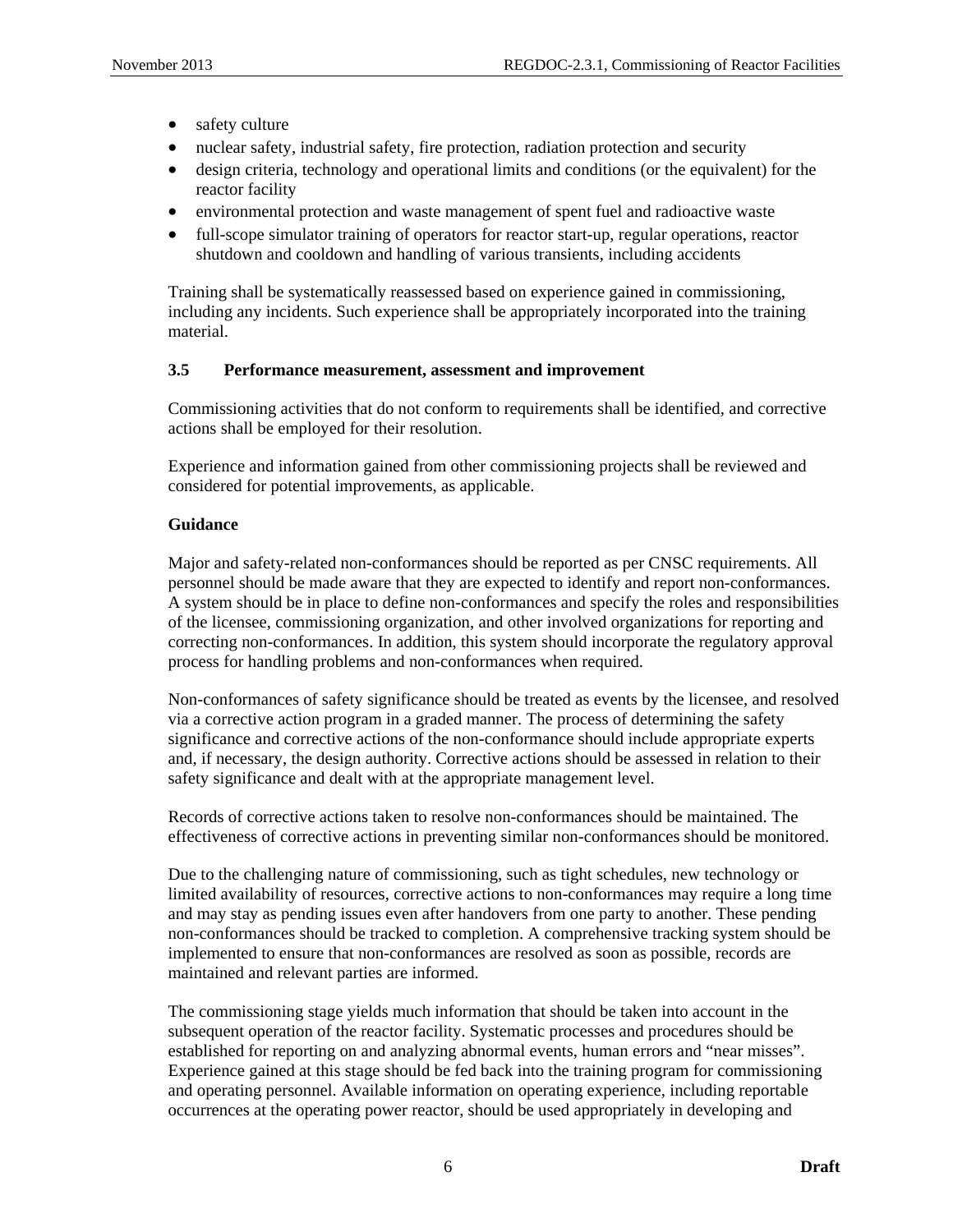<span id="page-11-0"></span>executing procedures. Consideration should also be given to the need for any changes in the design and related documents.

Experience and information gained from commissioning projects should be made available to other licensees, as applicable.

### **3.6 Emergency management**

The licensee shall ensure an appropriate plan is in place for managing emergencies during commissioning.

Emergency management to address the radiological consequences of events shall be established from the time that nuclear fuel is brought to the site. Emergency preparedness management shall be in place and tested before fuel loading begins.

All parties involved in the commissioning program shall be trained to cope with any anticipated emergency at the reactor facility under commissioning.

### **Guidance**

Emergency management for commissioning should take into account the fact that non-nuclear hazards, such as fire, could arise while the nuclear fuel is on the site.

A potential nuclear hazard could arise if an operating reactor facility is adjacent to a construction site or a commissioning site. If this is the case, emergency management measures should be taken for the protection of construction and commissioning personnel. Emergency management should also take into account any other local hazards.

### **4. Commissioning Tests**

### **4.1 Test objectives**

Testing is the core activity of the commissioning program. It shall be sufficiently comprehensive to demonstrate that the reactor facility can operate in the modes for which it has been designed.

In developing test objectives, the safety functions of the SSCs shall be systematically reviewed to ensure that all safety requirements are met.

### **4.2 Test scope and methods**

Tests necessary to demonstrate operability, safety and safety-related functions shall be fully performed. For tests which cannot be performed to their fullest extent, it shall be documented how the safety and design intent is met.

Functional and performance requirements and parameters that clearly identify the approach used for each testing aspect shall be defined.

The commissioning program shall have provisions to ensure that there have been no omissions in testing complex systems.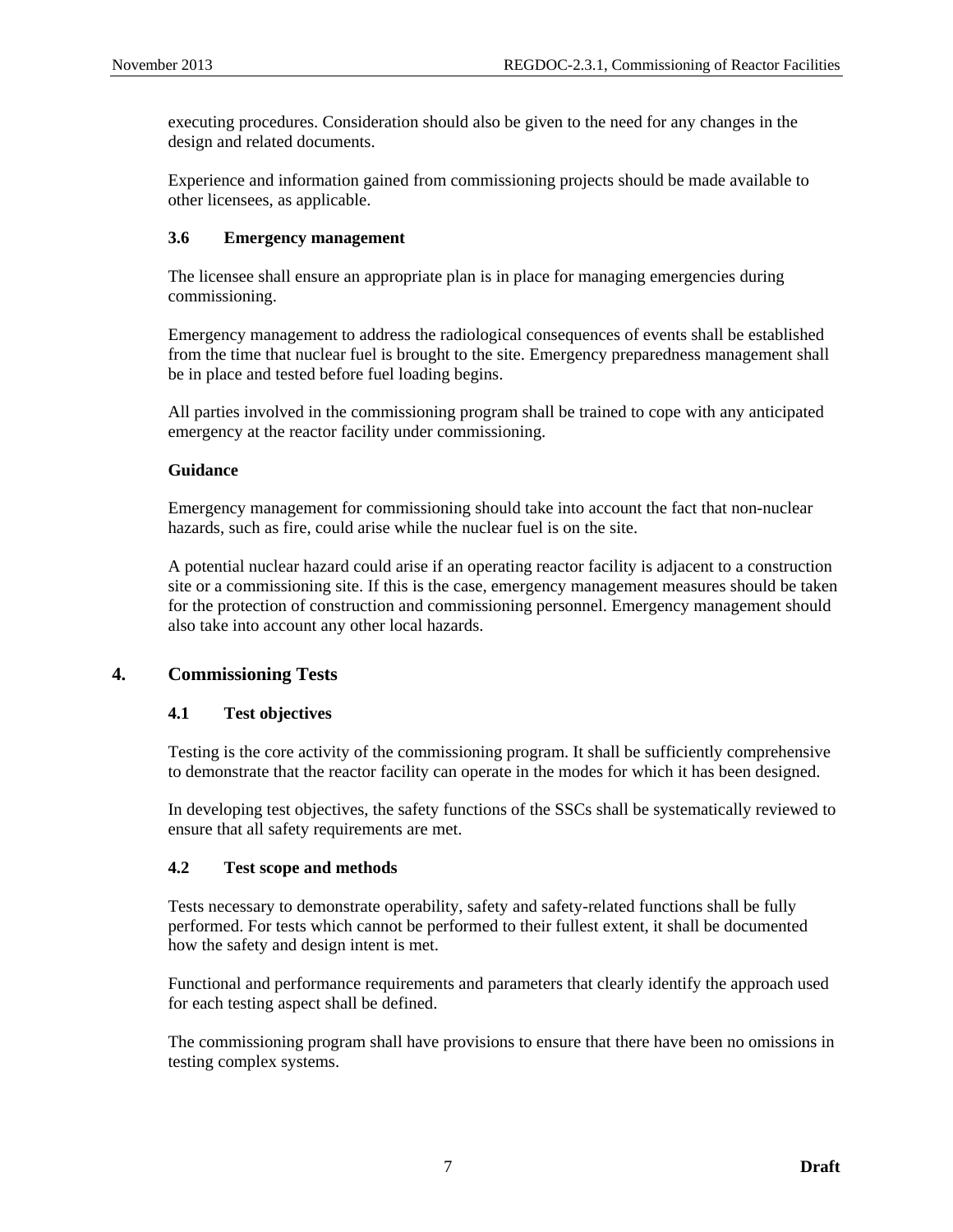<span id="page-12-0"></span>Tests shall be performed under the most realistic operating conditions practicable and shall support analytical tool validation.

Facility-level integrated tests shall be performed for every reactor facility, irrespective of the availability of similar or identical tests from other single- or multi-unit reactor facilities. Where integrated testing cannot be performed for safety reasons, the licensee shall provide a technical argument that includes acceptable testing alternatives to meet the objectives of the commissioning program.

For any offsite tests, their applicability at the component level shall be documented. Their applicability shall also be documented when integrated at system and facility levels.

For multi-unit reactor facilities:

- component- and system-level integration tests shall be done onsite for every unit in the reactor facility
- special provisions shall be made to ensure that the commissioning tests of a unit do not jeopardize the safety of another unit; such provisions shall include safety analysis (of the operating unit), conducting a hazard assessment, obtaining specific written approval from the manager responsible for the operating unit and obtaining the required approvals from the CNSC
- that have SSCs common to more than one unit, tests shall be conducted on each unit to provide assurance that the specified performance requirements of these SSCs meet the design intent of each unit

### **Guidance**

If the testing procedure uses SSC test results from offsite tests, this should be defined and justified, showing the validity and applicability of performed offsite tests to:

- the onsite physical and functional condition of SSCs
- their interfaces with the rest of the reactor facility

For some reactor technologies and construction processes, some tests on SSCs performed offsite may need to be considered as part of the commissioning process. In such cases, specific justification should be provided showing the validity of the performed tests for the current installed conditions of the SSCs and related functional and physical interfaces.

### **4.3 Acceptance criteria**

Acceptance criteria for the commissioning tests, against which the acceptability of the test results will be evaluated, shall be defined by the test procedures.

Acceptance criteria shall be classified as either important to safety or not important to safety.

The technical basis of the acceptance criteria, which is consistent with the safety, design and performance requirements, shall be documented in preparation for and prior to conducting the tests.

### **Guidance**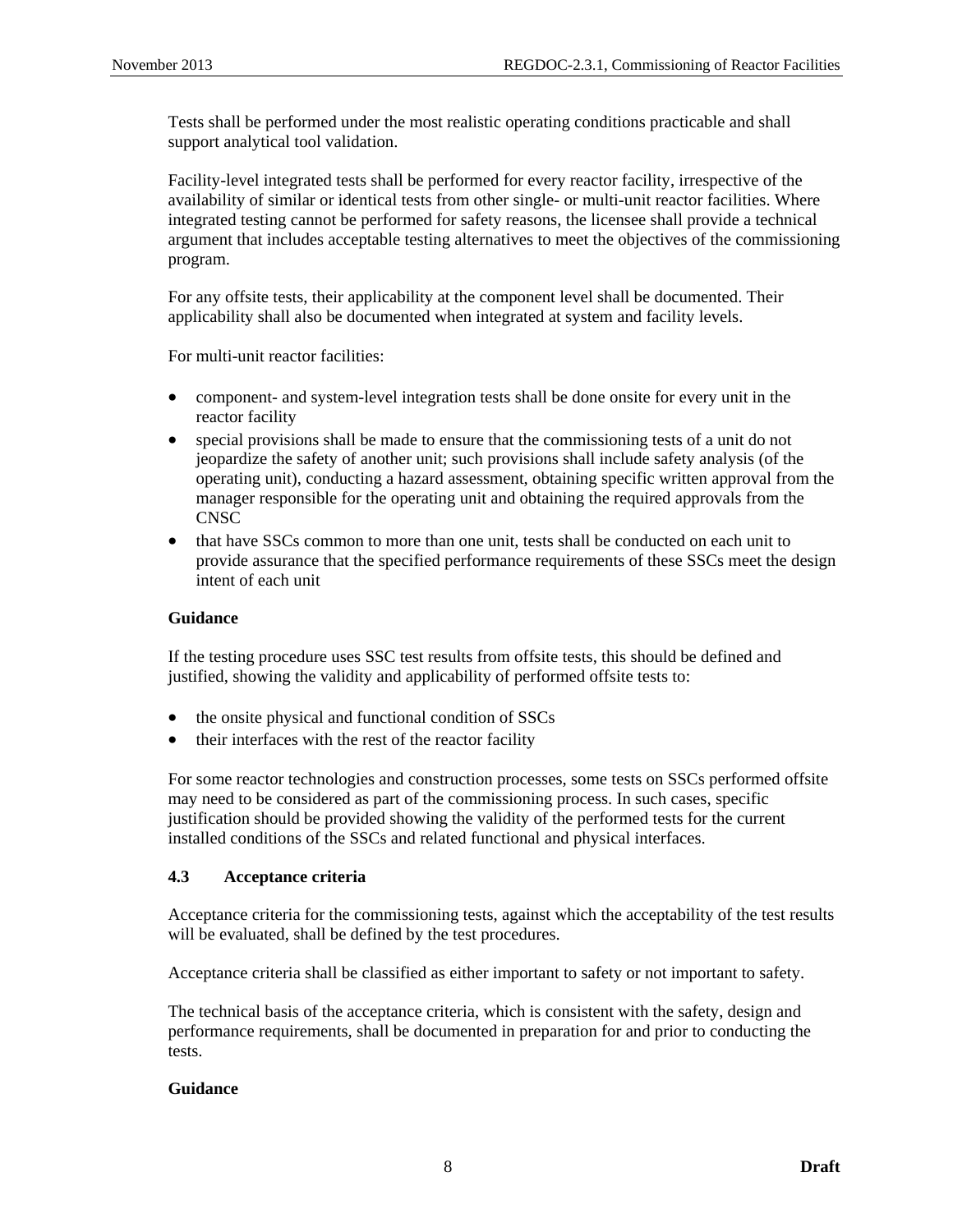<span id="page-13-0"></span>CNSC approval of the acceptance criteria important to safety may be needed before performing the commissioning tests. This will depend on the facility-specific commissioning program.

Parameters measured during the test should directly relate to, or correlate with, the design requirements important to safety while recognizing the safety limits and integrity of the structure, system or component. In cases where measured parameters do not directly relate to the acceptance criteria, analytical tools may be used to demonstrate that the safety objectives are met. However, before their first use, the validation and verification of the analytical tools, in compliance with regulatory requirements, should be documented.

Acceptance criteria, especially those directly or indirectly linked to safety, should not change during the execution of a test.

After completion of a test, there may be a discrepancy between the results and acceptance criteria. Observed discrepancies and their resolution should be documented; impact assessment of the discrepancies on the past and pending tests should also be performed and approvals should be secured before proceeding with further tests.

### **4.4 Test procedures**

All commissioning tests shall be performed in accordance with the commissioning program and authorized written procedures.

Preparation of test procedures, including their verification and approval, shall be documented.

The test procedures, including acceptance criteria, shall be reviewed, verified and approved by the design, commissioning and operating organizations.

Test procedures shall establish actions for deviations from procedures, where test results fall outside the acceptance criteria or if unexpected events occur.

Deviations from approved test procedures shall be addressed according to the operating organization's control change procedures, leading to updated and approved procedures as per the original commissioning program.

Should a deviation occur, tests shall only resume after any existing issue is dispositioned (e.g., through design change, change in operating requirements, or change in operating modes,) by the commissioning organization and approved by the relevant parties.

Depending on the facility-specific commissioning program, some commissioning tests for safety systems may require onsite regulatory oversight. In such cases, the CNSC shall be informed of these tests in a timely manner so that CNSC staff can attend.

Competent personnel and sufficient controls shall be in place to validate test procedures.

### **Guidance**

For some tests, the test procedures may require SSCs to be placed in a different configuration than the normal operating configuration. Such deviations or changes may involve temporary interlock bypasses, temporary additional interlocks, temporary system bypasses, valve configurations and instrument settings. Consideration should be given to minimize such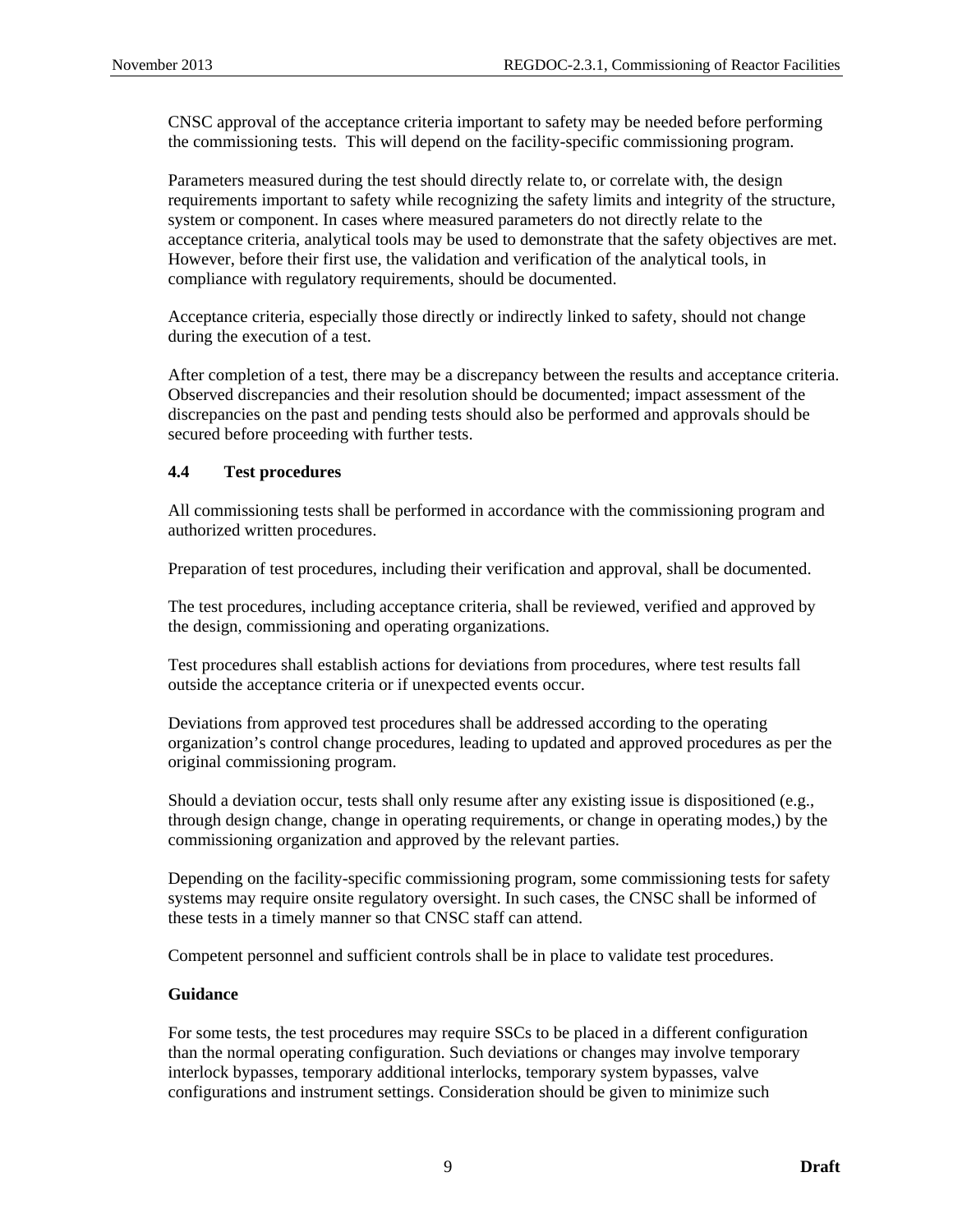arrangements, and to ensure that any deviations from the normal functioning of the as-built systems do not invalidate the test objectives. In such instances, the test procedures should:

- specify the deviations/changes for the SSCs from the normal operating configurations
- specify back-out provisions and anticipate response to events that could arise from the test
- provide supporting evidence with reference to safety analysis
- include all the necessary steps for the restoration of the SSCs to their normal configuration after the test is completed
- include a list of all necessary checks that are needed to ensure that:
	- the deviations/changes are made safely and correctly
	- the SSCs are returned to their normal configuration safely and correctly

Test procedures should use normal facility operating procedures to ease their verification. Where improvements to operating procedures are identified during commissioning, commissioning personnel should consider, in consultation with the operating organization, amending the procedures to permit operating personnel to become familiar with them. Where operating procedures have not yet been developed, the operating organization should have processes in place to manage commissioning records for use in developing operating procedures.

The development, verification and validation of commissioning test procedures may benefit from the use of validated simulator and computer codes. The use of the facility simulator should be considered in training and preparing commissioning teams, particularly for complex commissioning tests or for investigating possible adverse conditions that may occur during the test.

The process for preparing test procedures should allow for sufficient time to:

- conduct various levels of review, including responding to potential review requests from the CNSC. The scope and depth of reviews should be commensurate with the nature of the test – regardless of whether a test requires SSCs to be placed in a different configuration from the normal operating configuration – and the impact on system safety
- report test results
- enable review of the test results to proceed safely and efficiently

Examples of deviations from approved test procedures to be addressed according to the operating organization's control change procedures include:

- a test acceptance criterion that is not met
- inability to demonstrate compliance with the acceptance criterion because of at least one of the test conditions not being fulfilled
- the determination of an inadvertent change to the test procedure steps that impacts the acceptance criterion
- inability to implement the test completely, as developed in the test procedure

Should a deviation occur, a review that includes the following should be carried out:

- immediate corrective actions to ensure facility and personnel safety
- safety implications of the deviation
- root-causes of the deviation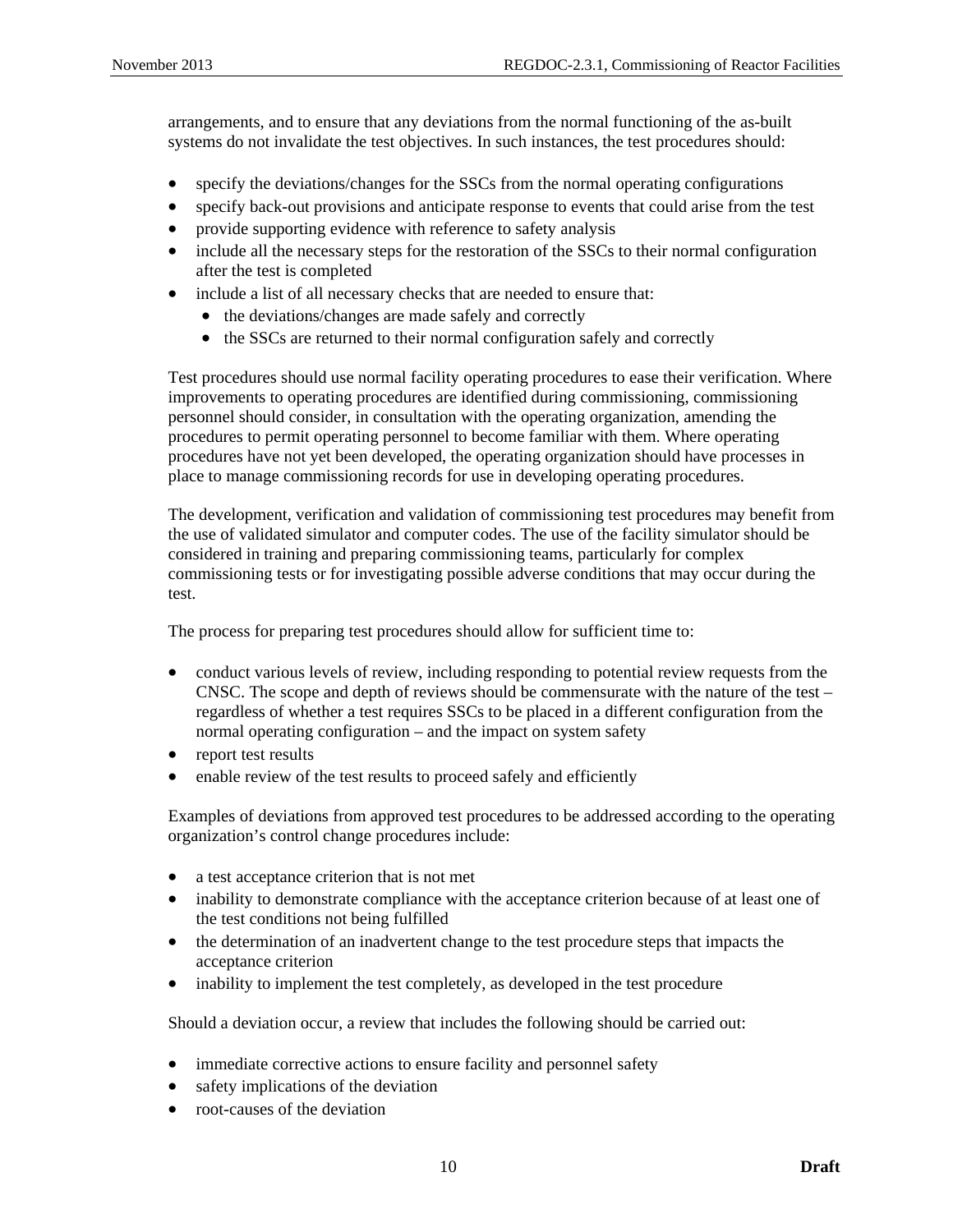- an assessment of whether the deviation prevents continuation of the commissioning activities
- violations of safety and regulatory requirements
- appropriate corrective actions, such as:
	- re-performing the test as per procedures
	- modifying the design
	- updating the safety analysis
	- updating/correcting test procedures
	- updating operational documentation

The deviation review process should not be finalized until all corrective actions are completed and the commissioning procedures are updated and approved. For any deviations requiring a design change, the affected test(s) should be repeated to confirm conformance after the design change modifications have been implemented.

For unexpected events, consideration should be given to any fault responses and emergency actions required for each test procedure. In some cases it may be the same response to alarms as would be necessary for planned operation, whereas other cases may require specific actions because of the configuration of the reactor facility during testing. The test procedures should identify the specific limits and conditions applicable to the test and the actions to be taken if the limits are approached.

Although the format of procedures may vary from facility to facility, the contents of test procedures should include the following:

- **Introduction:** a summary of the main test objectives and of the safety aspects to be demonstrated. The system to be tested should be identified and the anticipated test results should be indicated. The relationship of the test being carried out to the main phases of the commissioning program should be highlighted.
- **Test objectives and methods:** the objectives of the test and the means by which they are to be achieved, including step-by-step actions.
- **Limiting criteria:** applicable operational limits and conditions, including temporary ones. Limits and conditions that must be adhered to in order to prevent damage to the reactor facility should also be included.
- **Prerequisites and initial conditions:** the state of all relevant SSCs and other pertinent conditions that might affect the operation of the system to be tested (including coordinating construction, commissioning, operations, verification activities and hold points), particularly if different from normal. This information should include, where appropriate, the precautions necessary to maintain the desired system configuration.
- **Test conditions and procedures:** the way in which the system to be tested is required to be brought up to test conditions and details of the test procedures, preferably be in a step-by-step format. This information should include any temporary changes or abnormal alignments of the system or of adjacent systems, and supported by safety analysis.
- **Acceptance criteria:** the stated acceptance criteria. Wherever possible, this statement should be quantitative as well as qualitative (e.g., for fuel loading).
- **List of instrumentation and special test equipment:** all special equipment and calibrations necessary to perform the test. The equipment should have appropriate accuracy and should be clearly identifiable.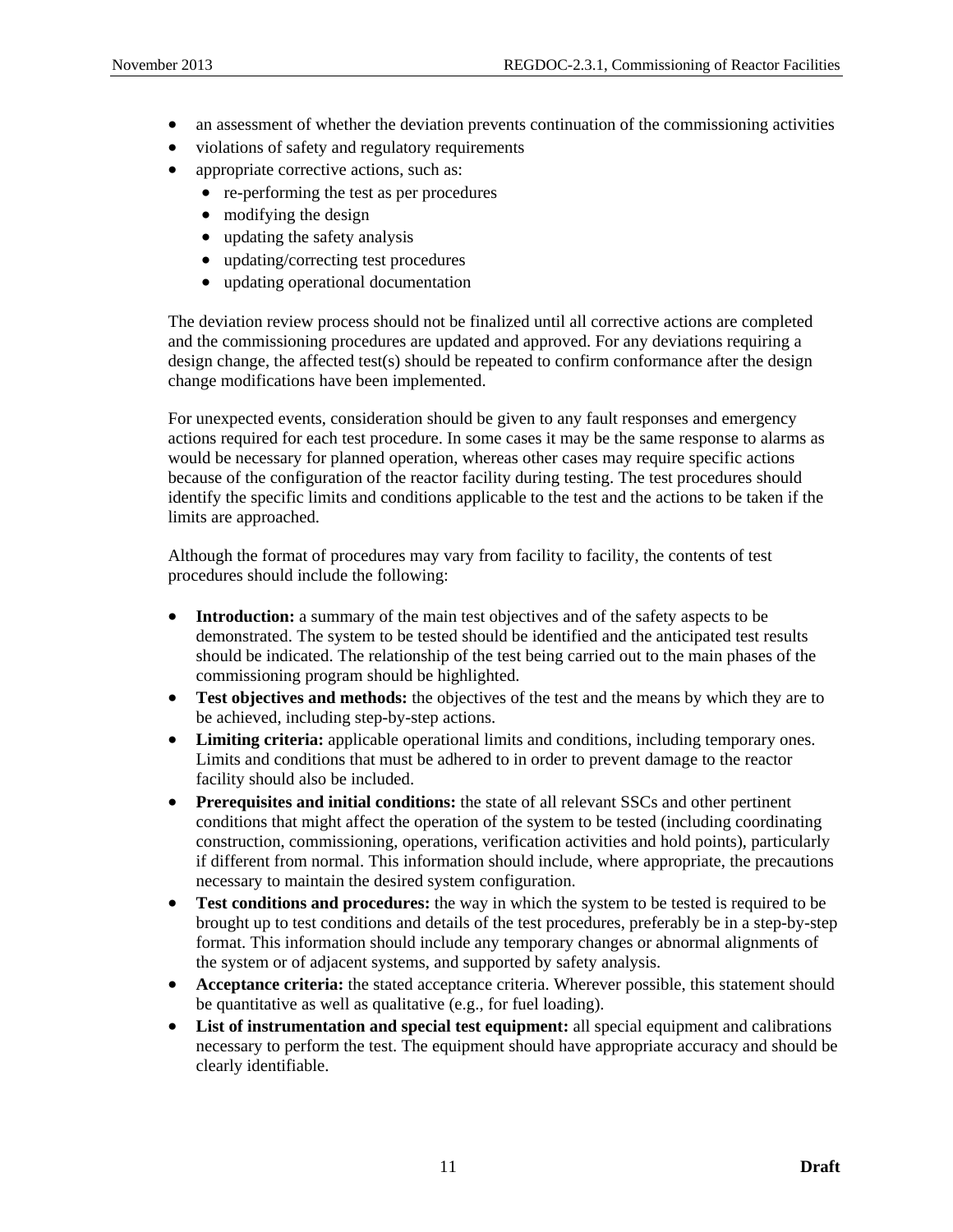- <span id="page-16-0"></span>• **Staffing, qualification and responsibilities:** staffing needs, qualification requirements and assignment of duties and responsibilities for conducting tests, including personnel required to oversee and/or witness.
- **Special precautions:** measures and actions necessary for the safety of personnel and the security of equipment.
- **Completion of test:** indication by the responsible personnel that the test has been completed and the systems have been returned to normal conditions. The removal of temporary changes or of any abnormal lineup should be individually specified (i.e., as steps in the test procedure).
- **Permanent records:** information necessary for permanent records, including baseline data.
- **Identification, cross-referencing and distribution:** a unique identification system (such as one using reference numbering), including comprehensive cross-references to associated documents and a distribution list of those persons who should receive it.
- **Data collection and processing:** arrangements for tabulating data and test results. Test sheets should have standardized forms and each sheet should be signed by the data collector. Chronological recording is desirable (test data, date and time). Data pre-processing by the data acquisition system and post-processing, if any, should be validated and verified.
- **Non-conformities:** arrangements to manage any non-conformities identified as a result of the tests.
- **Provisions for the techniques and methods of data analysis, including the analysis of measurement results:** verification and validation of the software used for data collection, storage and analysis prior to the test. These are important, and the repeatability, accuracy and measurement uncertainty should be documented.

### **4.5 Review, evaluation and reporting of test results**

Test results shall be reviewed by the commissioning organization to ensure that all deviations are resolved and that operating constraints, if any, are identified and documented.

Interpretation of test data shall be reviewed by persons who have the technical expertise to determine that the operational characteristics of the SSC and/or process are captured.

Formal reports for each test shall be prepared by individuals responsible for the tests, and approved by the commissioning organization.

The reactor facility design, operational and safety documentation shall be updated during the commissioning process to reflect test results and resolution of deviations.

If test results indicate that a change to the scope of subsequent tests is required, a documented assessment shall be performed prior to proceeding with the remaining tests to ensure that:

- the proposed changes do not fall outside the range of assumptions made in the safety analysis and do not invalidate the licensing basis
- the proposed changes do not invalidate the results of the previous tests
- the proposed changes do not adversely impact future tests in terms of scope, objectives and sequence
- the commissioning documents are updated with the nature of, and justification for, the proposed changes as per management system requirements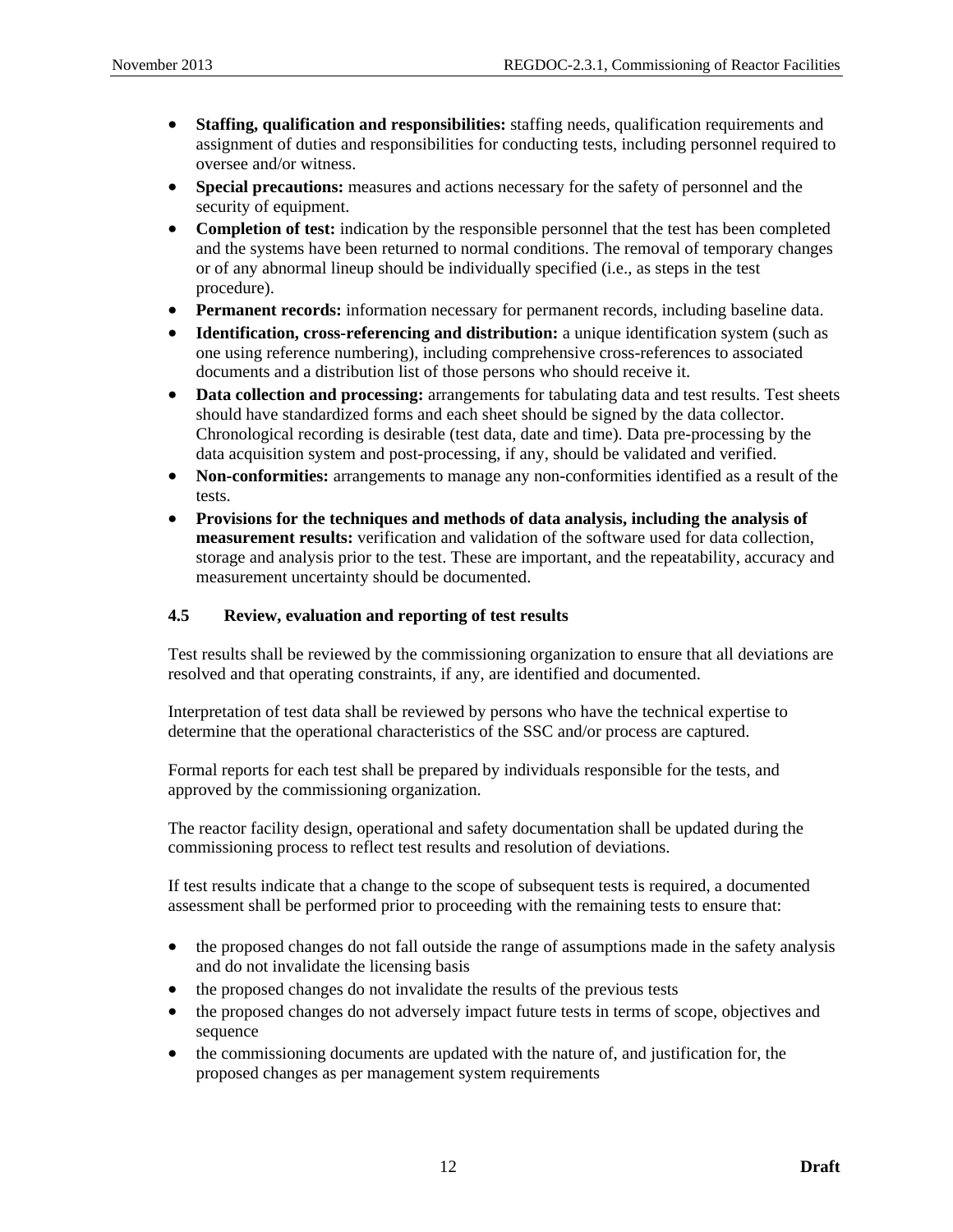<span id="page-17-0"></span>The commissioning organization shall report the test results to the operating organization and to other participants in the commissioning program, as required.

### **Guidance**

Although it may be expedient to prepare summary reports as an interim measure for a quick assessment of the test results, a formal comprehensive report that includes a final evaluation of the test results should be prepared.

The format of a report may vary, but should typically include:

- an introduction, which includes a summary of test objectives with evidence of safety objectives, a description of the test method and acceptance criteria
- references to appropriate test procedures
- the conduct of the test, including the duration, the initial and final states of the reactor facility, the actual limitations experienced and the problems encountered and actions taken to overcome them (including modifications to the facility or procedures)
- a concise description of any special test equipment used
- a summary of data collected and analysis of the data
- an evaluation of results, including both qualitative observations (e.g., visual observations) and a comparison of applicable test data with the acceptance criteria
- conclusions regarding system or component adequacy
- deficiencies relating to design and construction found during conduct of the tests, as well as system modifications and corrective actions required to correct these deficiencies
- cross-references and a distribution list

Formal reports may serve as valid test/phase completion certificates, as long as they contain all the required information. In addition to individual test reports, phase test reports and a final station commissioning report should be prepared.

### **4.6 Modifications**

Modifications to test procedures and other related documents shall be authorized by means of a formal licensee-approved process to control changes in documentation.

For modifications to the sequence of a test within a hold point or across hold points, appropriate reviews shall be performed, and formal approvals shall be obtained from the commissioning organization. The review shall ensure that all the prerequisites for the out-of-sequence test are met in order to ensure the test is performed safely.

Temporary modifications to an approved design configuration for the purposes of commissioning testing shall be controlled by the commissioning organization, with licensee oversight. A review shall be performed to ensure that safety implications are considered.

### **Guidance**

Modifications to the test sequence may be made because of:

- changes in external conditions (e.g., availability of the grid)
- progress in other tests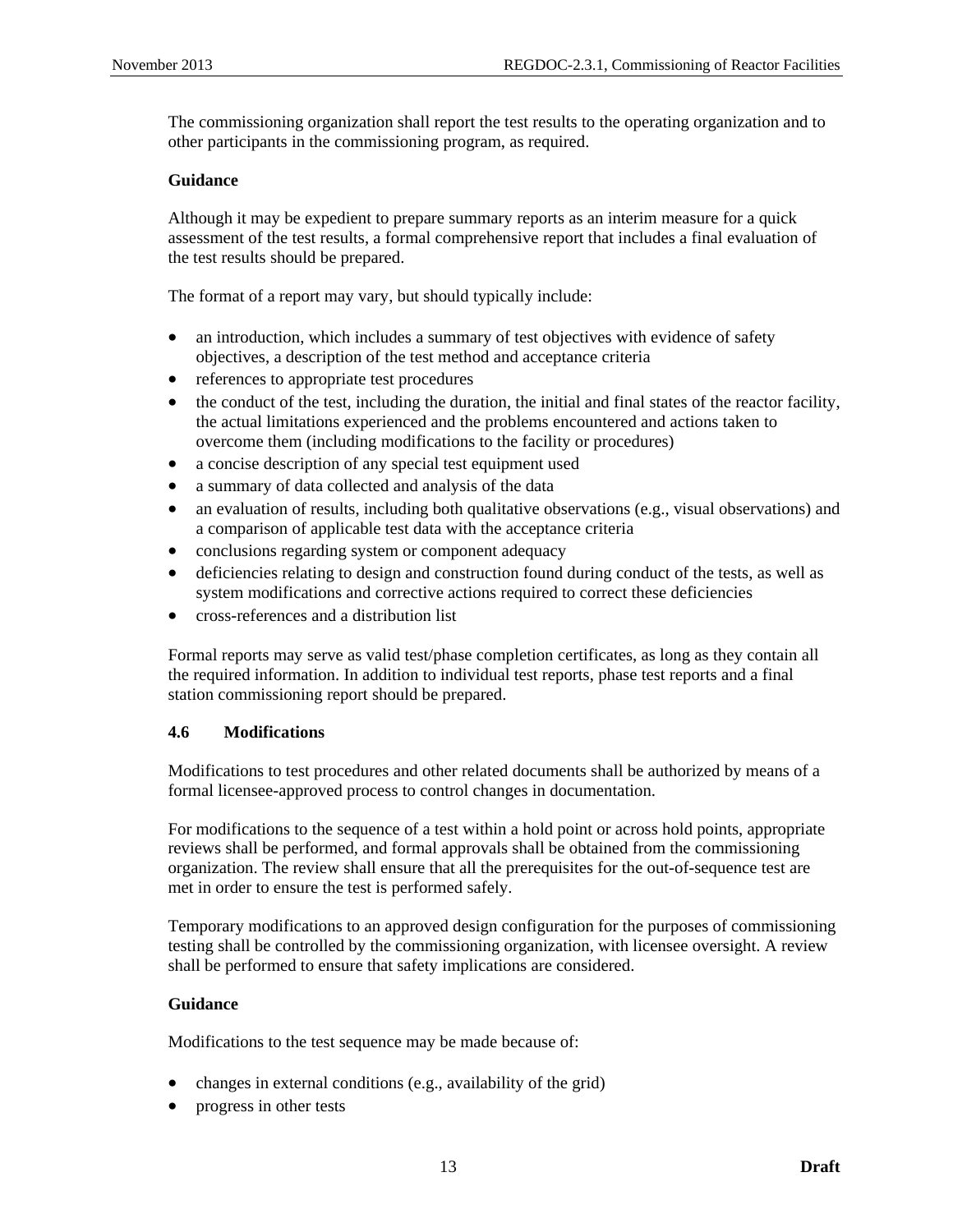<span id="page-18-0"></span>• status of periodic tests or maintenance activities

Proposals for design modifications to address a deviation should consider regulatory requirements and the stipulations of the operating organization. Proposals for modifications should assess the impact on other systems as well as safety implications for the commissioning program or individual tests.

The CNSC should be informed in advance of any major modifications to test procedures.

### **5. Testing Phases and Regulatory Hold Points**

Tests shall be performed in phases and in a logical progressive sequence. Where applicable to the type of reactor facility, the following commissioning test phases shall constitute the minimum regulatory hold points for the reactor start-up:

- Phase A: prior to fuel load
- Phase B: prior to leaving reactor shutdown state
- Phase C: approach to critical and low power tests
- Phase D: high-power tests

For each regulatory hold point, it shall be confirmed that all prerequisites established between the licensee and the CNSC necessary for proceeding beyond the regulatory hold point are met.

Licensees shall submit a written request and obtain written approval from the CNSC before proceeding beyond each regulatory hold point.

### **Guidance**

Testing of a specific structure, system or component may require changes to the reactor facility configuration and modes of operation. Such testing may also place demands on appropriate functioning of other SSCs and the availability of various safety functions. Therefore, the sequence of testing is important to the overall safety of the reactor facility.

Tests should be planned in chronological order. Before nuclear material is brought onsite, applicable security systems should be commissioned and operational. Safety systems and safety-related systems (e.g., fire protection system, radiation protection system, emergency power system) should be operational before other systems are tested, for the protection of personnel, public and the environment, and facility or nuclear safety. Tasks necessary for the preparation of the next sequence of tests, in particular the availability requirements of the systems that are necessary, should be identified. Relevant safety system(s) and alarm settings, including those of radiological protection instruments, should be specified at appropriate stages during commissioning.

A system/component-level functional dependency matrix (within a system, across systems, at system interfaces, and across units for multi-unit sites) may help identify and plan the chronology and sequence of tests. Some tests across systems may need to be grouped and performed at the same time to ensure appropriate interfacing of such systems. Support systems (e.g., compressed air system, electrical system, service water system, demineralized water supply system) should be tested prior to the testing of other systems that depend on their availability.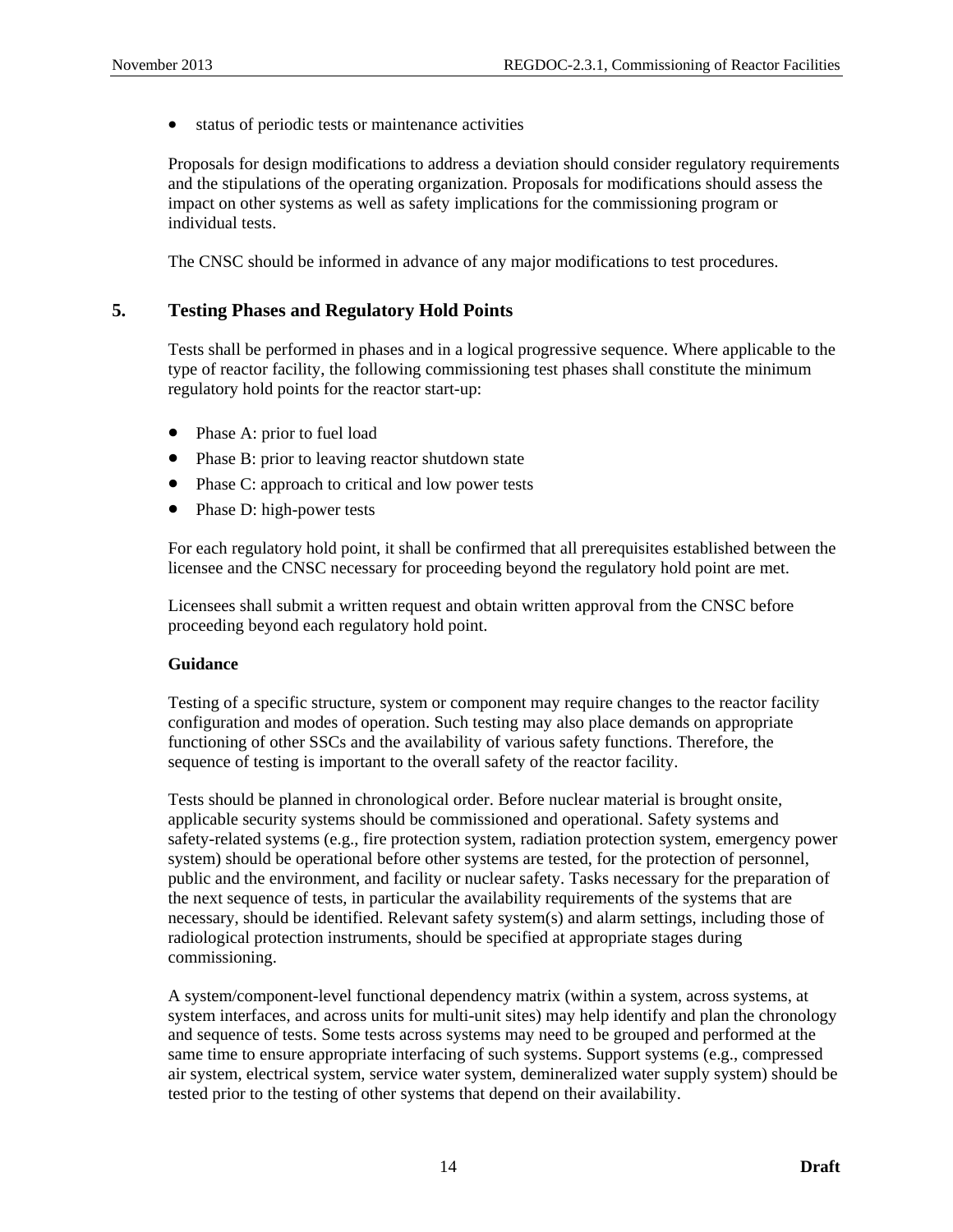Within the overall fuel-out (Phase A) or fuel-in (Phase B and up) (see sections 5.1 and 5.2, respectively) commissioning program, activities are usually further divided into cold and hot performance tests.

Cold performance tests are thermal hydraulic tests under cold conditions and involve:

- pressure and pressure drop
- flow
- pump-head/pump-flow characteristics
- equipment and instrument performance tests of the nuclear steam plant and balance of plant

Cold performance testing includes the initial starting of fluid and support systems. The objectives of these tests are to obtain initial operational data on equipment, determine operational compatibility with interfacing systems, and verify the functional performance of these systems.

Hot performance tests are thermal hydraulic tests under hot conditions and involve:

- pressure, and pressure drop
- flow
- equipment and instrument performance tests of the primary and secondary side systems

Hot performance testing should be undertaken to verify the conformance of systems with specified requirements. Where possible, these tests should follow cold performance tests under operating conditions that simulate typical temperatures, pressures and flow rates for anticipated operational occurrences (AOOs) and design-basis accidents (DBAs).

The tests should verify the effectiveness of heat insulation and heat removal systems. Initial flow rates, pump-head/pump-flow characteristics, pressure drop and temperature measurements at various locations around the reactor facility should be checked and confirmed against design calculations. The vibration levels, clearances and other provisions that were made to accommodate thermal expansion of SSCs should be checked and confirmed.

Phases or hold points are imposed to ensure proper assessment of available commissioning results against pre-defined acceptance criteria. Licensees may incorporate as many phases or hold points as they see fit, as long as the minimum regulatory hold points are included. Depending on the situation, the CNSC may request additional regulatory hold points beyond the set minimum. The selection of regulatory hold points will generally be agreed upon between the licensee and the CNSC and incorporated into the licence.

At each hold point, the test results and the general condition of the reactor facility should be reviewed and approved by the commissioning and operating organizations. To facilitate the release of hold points, including regulatory hold points, it is recommended that the licensee develop detailed matrices of the prerequisites to be formally demonstrated for each hold point. These matrices should be developed in agreement with all stakeholders.

The following steps should be undertaken at the end of each hold point:

• Documents to certify the performance of tests and provide phase clearances for the continuation of the commissioning program should be prepared and issued.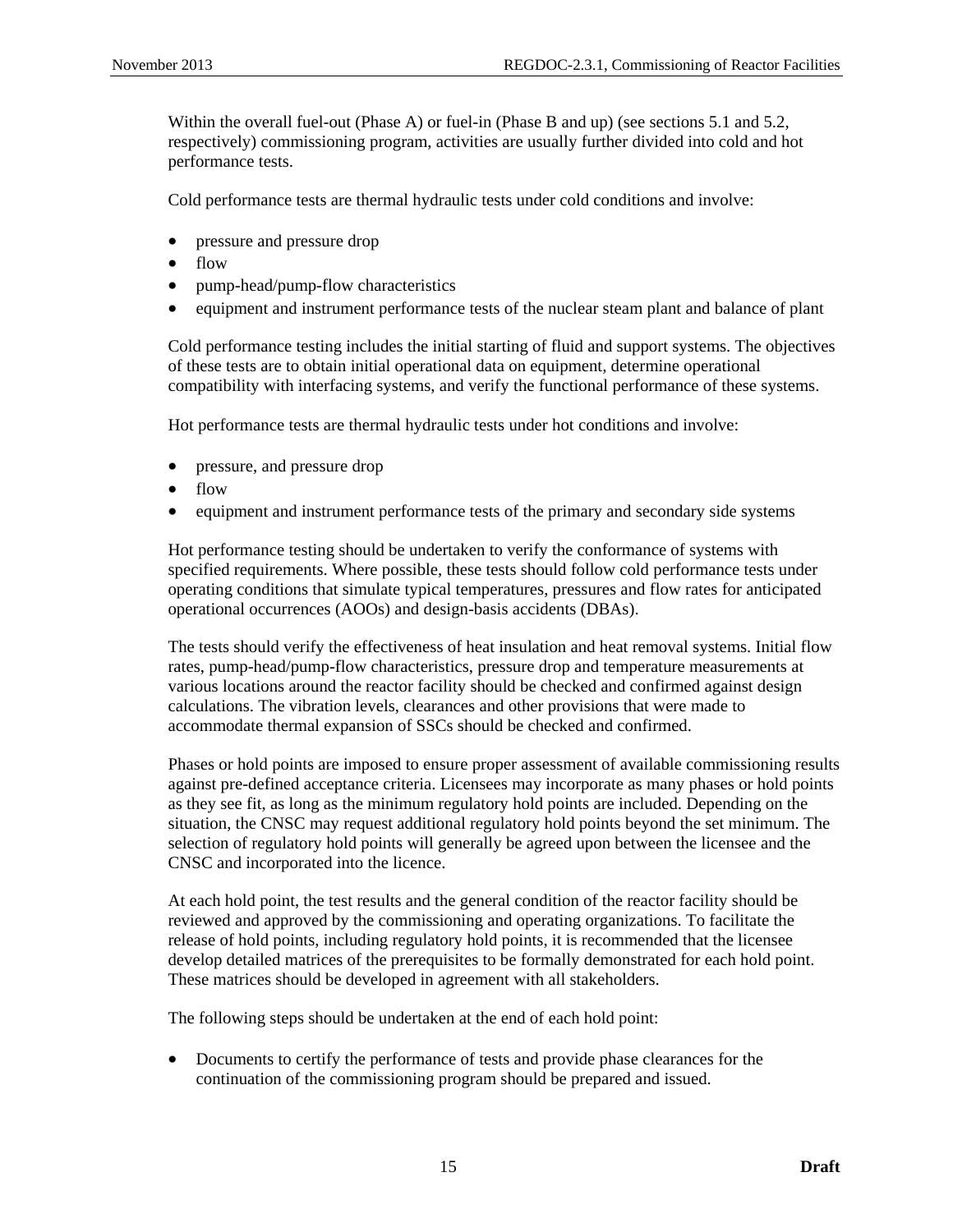- <span id="page-20-0"></span>• Test certificates should be issued by the commissioning organization to certify that the tests have been completed in accordance with authorized procedures, stating any reservations about departures from or limitations of the procedures.
- Phase completion certificates should be issued by the commissioning organization to certify that all the tests in the respective commissioning phase have been satisfactorily completed (listing all deficiencies and non-conformances, if any). Phase completion certificates should also list associated test certificates.
- It should be ensured that succeeding phases can be conducted safely and that the safety of the reactor facility is never dependent on the performance of untested SSCs.

The written request to the CNSC for approval to proceed beyond a regulatory hold point should confirm that:

- all related project commitments tied to the regulatory hold point have been completed
- all systems required for safe operation beyond the regulatory hold point are available
- all specified operating procedures have been formally validated
- specified training has been completed and staff are qualified
- all non-conformances and unexpected results identified leading up to the regulatory hold point have been addressed

### **5.1 Phase A: Prior to fuel load**

Before fuel is loaded into the core, the operability, availability and performance of the SSCs that will ensure safety with fuel in the core shall be tested, and appropriate tests of fuel handling equipment shall be completed.

### **Guidance**

Satisfactory pre-operational tests (see Appendix A for recommended tests) should take into account the proper sequence of tests of electrical systems, instrumentation systems and other service systems (such as cooling water and fire protection systems). This is to ensure the availability of the services required to implement the entire commissioning program. Special instrumentation and control required for the first fuel load and start-up should be installed and checked during this phase.

During this phase, operations personnel should take the opportunity to use, verify and validate operating procedures.

Some critical elements of heat sinks (flow rates, pressures, etc.) may be tested with fuel imitators in the core. These tests provide early assurances that safety will be maintained once fuel is loaded. Typically, testing of these systems will continue after fuel load.

### **5.2 Phase B: Prior to leaving reactor shutdown state**

This phase focuses on ensuring the fuel is loaded into the reactor safely, and on confirming that the reactor is in a suitable condition to be started up and that all prerequisites for permitting the reactor to go critical have been met. This phase must be successfully completed before approaching criticality.

During this phase: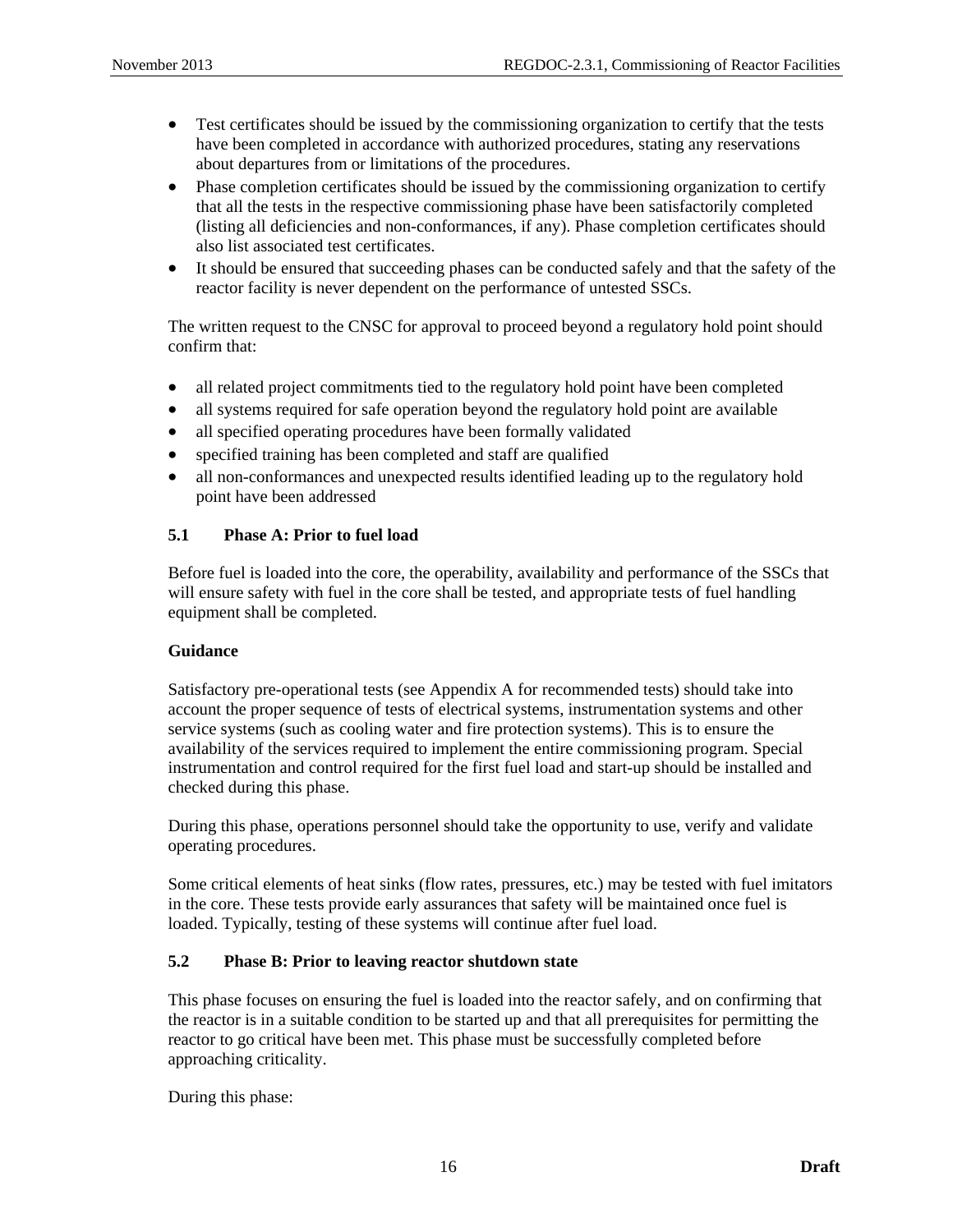- <span id="page-21-0"></span>• the reactivity control mechanism shall be available and in service and the reactor shall be maintained subcritical at all times
- availability of the automatic shutdown systems shall be confirmed where possible
- the availability of the reactor trip system against neutronic and process-related upsets shall be confirmed
- subcriticality checks shall be performed at regular steps during fuel loading to determine safe loading increments for subsequent loading
- predictions of the behaviour of the core in terms of its reactivity shall be available for the evaluation of subcriticality margin
- acceptance criteria for the maximum permissible deviation of predicted values from measurements shall be defined
- tests on coolant flow, pressure, temperature and the performance of associated instrumentation and control mechanisms shall be conducted
- fuel loading shall be supervised by certified representatives from the operating organization

### **Guidance**

This phase involves initial fuel loading and subcriticality tests (see Appendix B for recommended tests).

For applicable reactor designs, the core should be fuelled in accordance with a predetermined loading pattern. Fuel loading procedures should include, as appropriate:

- periodic data recording
- audible indication of flux increase
- monitoring of neutron count rate when reactivity is being inserted or removed and during any other operations that could potentially affect core reactivity

Any changes occurring in the reactor should be reported immediately to the control room personnel. Fuel loading should be stopped if measurements deviate from predicted values and commence only after the root-causes are determined and appropriate corrective actions are taken. If required by the safety analysis, the position of each core element should be independently confirmed and documented.

### **5.3 Phase C: Approach to critical and low-power tests**

This phase focuses on confirming reactor behaviour at the stage of initial criticality and subsequent low-power tests. It includes activities that cannot be performed with the reactor held in a subcritical state (shutdown state).

During this phase:

- trip set points shall be verified to ensure that they are compatible with the demands of the tests scheduled in this phase
- the availability of the automatic shutdown systems shall be confirmed for low-power shutdown
- radiological surveys and functional tests of radiation protection equipment shall be made
- changes in reactivity shall be continuously monitored and evaluated so that the prediction of the point of criticality is continually checked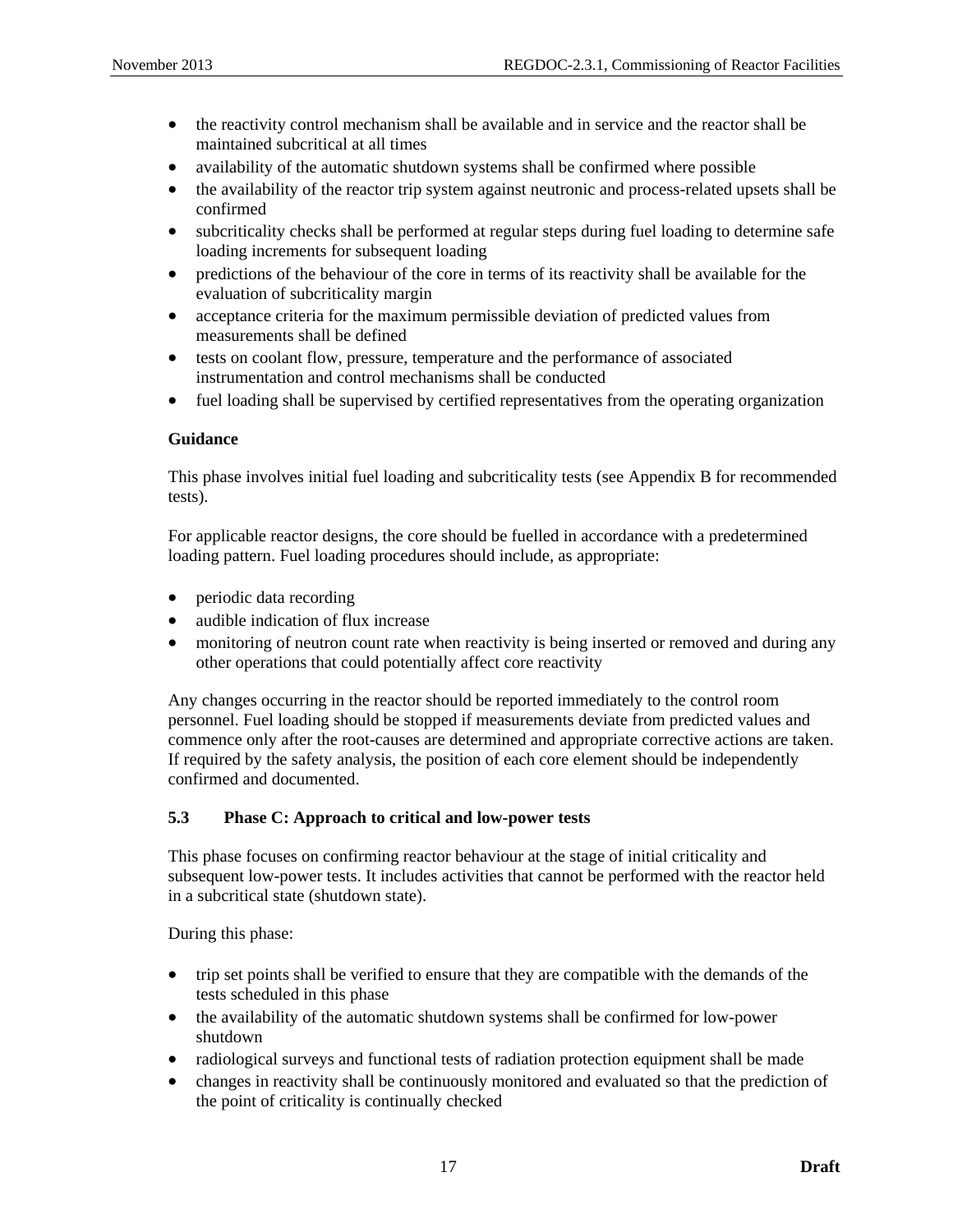- <span id="page-22-0"></span>• the performance of the reactor core shall be commensurate with design assumptions and predictions, and comply fully with the safety analysis report
- it shall be confirmed that the reactor core is in proper condition to operate higher power levels
- characteristics of the reactivity control systems and shielding shall be commensurate with design assumptions and predictions, and shall comply fully with the safety analysis report
- integrated system validation shall be completed if it has not been conducted during earlier phases of commissioning

### **Guidance**

During this phase, criticality of the fuel in the reactor core is achieved for the first time (see Appendix C for recommended tests). The power levels of this phase will be the lowest that give reliable and stable measurements and that enable the required conditions to perform the specified tests. Special very-low-power (start-up) instrumentation may be used if necessary and may need to be connected into the shutdown logic where trip coverage is not available from the normal shutdown means (detectors out of range).

The sequence and magnitude of the reactivity changes should be done in accordance with defined procedures, using reactivity devices such as mechanical control rods (and rods of other types), adjustable reflectors, liquid poison, and adjustment of process fluids such as coolant flow or moderator level. In these tests, reactor trip set points for different shutdown means should be set to conservative values.

Achieving criticality requires a cautious approach and continuous monitoring of the neutron flux. After the subcritical multiplication factor has been determined, predictions for the point of criticality should be performed while making smaller, successive adjustments to positive reactivity. The objective of these actions is to avoid passing through the point of criticality with a high rate of change in neutron flux (short period of multiplication). After criticality has been achieved, a conservative start-up rate of flux increase should be used in attaining low power.

### **5.4 Phase D: High-power tests**

This phase focuses on demonstrating reactor and systems behaviour at higher power levels, including activities that could not be carried out at the power levels in Phase C.

During this phase:

- high-power tests shall be performed at various bulk power intervals. Where specified in the licence, these intervals shall be approved by the CNSC
- in accordance with the design, tests shall be made to demonstrate that the reactor facility is able to:
	- safely operate at steady state under normal operating conditions
	- mitigate or prevent AOOs escalating to more severe events
	- safely cope with DBAs (note that the facility need not be put into a DBA condition, but rather the function of mitigating systems verified)
- a documented review shall be carried out at the end of each high-power test to confirm that the operational limits and conditions are adequate and practicable and identify any constraints on the operation of the reactor facility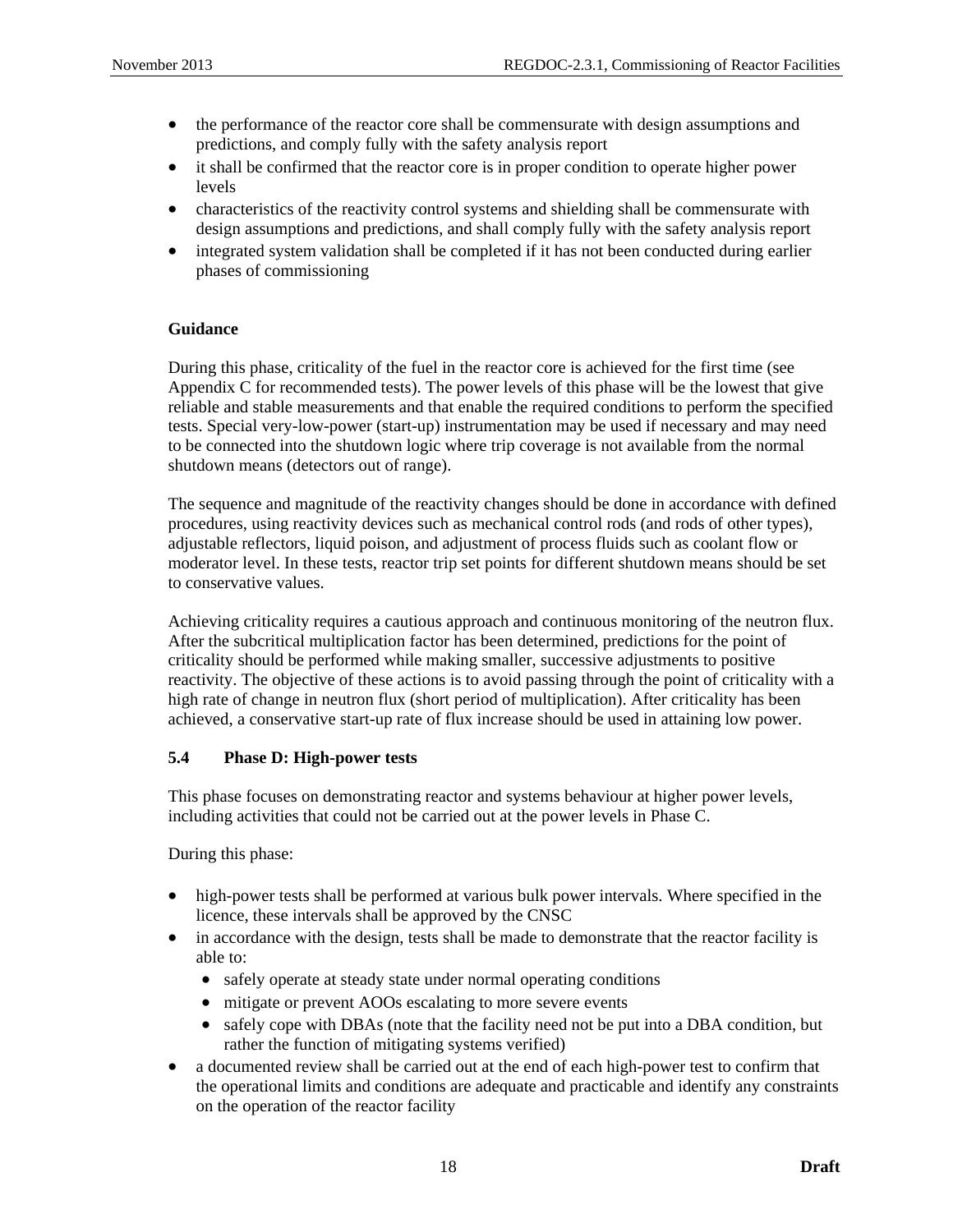### **Guidance**

This phase should generally be limited to those tests that can only be carried out at high power (see Appendix D for recommended tests).

This phase of commissioning tests consists of incremental approach to full power. A comprehensive range of power tests should be made to confirm that the reactor facility can be operated in accordance with the design intent and that the reactor facility can continue to operate safetly. Typically, power is increased in increments until full power is reached. At each increment, a series of prerequisite tests are performed that must be met before proceeding to the next power level. The CNSC may stipulate more than one regulatory hold point as power increases, based on the specifics of the testing program and the relevance to demonstrating the safe operation of the facility.

During testing, in order to minimize time at risk, tests that are necessary to demonstrate safe operability should be completed without delay.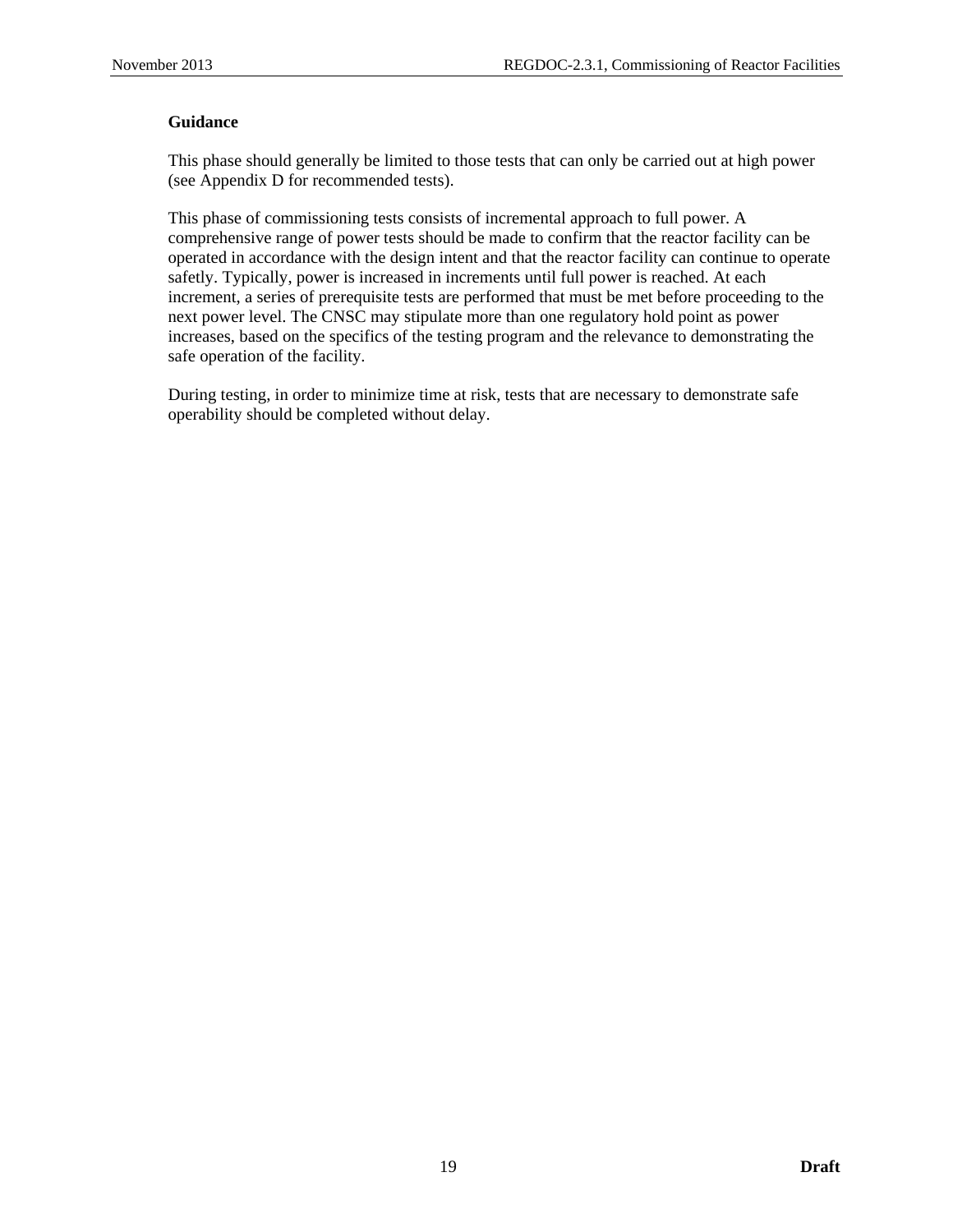# **Appendix A: Recommended Phase A Commissioning Tests**

<span id="page-24-0"></span>The following tests, as applicable to the facility should be performed prior to fuel loading:

- testing of relevant systems in main and secondary control rooms in service to support Phase A testing
- confirmation that reactor coolant and connected systems meet cleanliness requirements
- confirmation of the availability and functionality of the reactor control system
- testing of neutron detectors
- service tests:
	- compressed air systems used for safety-related functions in service
	- fire protection systems in service throughout facility
	- safety-important process cooling systems in service (e.g., heat sink systems important reactor cooling and emergency sources of water)
	- facility heating, ventilating and air conditioning systems (fans, ducts, dampers, chiller units, piping, tanks, instrumentation and control)
	- facility communication system (annunciating system, telephones and wireless)
	- nuclear security systems
- CANDU moderator system tests:
	- leak test
	- pumps and motors
	- cover gas recombination units
	- relief valves in cover gas system
	- purification columns
	- liquid poison addition system
	- leakage collection system
	- heavy water addition and transfer system
	- vibration
	- water quality
- electrical system tests (as needed to support safe reactor operation):
	- AC power (normal, emergency and standby)
	- DC power (normal, emergency and standby)
	- back-up, emergency diesel, black-out diesel load sequencing tests
	- preliminary loss of offsite and house load power tests
- safety systems tests:
	- made operational to the extent possible
	- check insertion and withdrawal speeds for control absorbers/shut-off rods/adjustable reflectors
	- check insertion speeds for second shutdown system (if applicable)
	- logic/interlocks
- fuel storage and handling tests:
	- test and calibration of fuelling machines (CANDU)
	- fuel transfer systems
	- spent fuel storage bay cooling and purification systems (including alarms)
	- decontamination facilities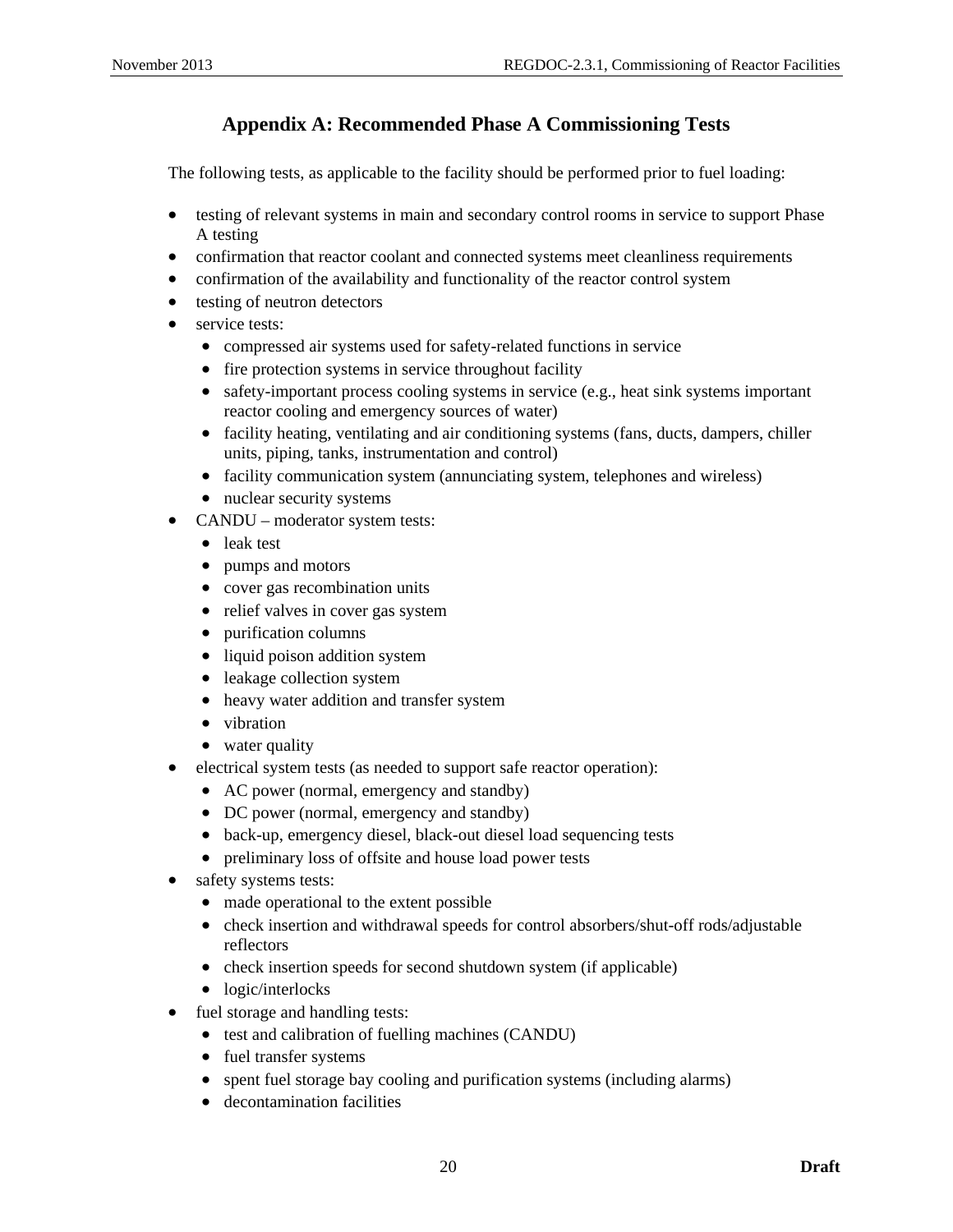- radiation protection system tests:
	- area radiation monitors
	- personnel monitors and radiation survey instruments
	- laboratory equipment
	- *in situ* efficiency tests of air and absorption filters
- other generic commissioning for systems to support fuel load
- other prerequisites that could be considered for this phase include:
	- automatic shutdown systems poised
	- start-up monitoring instrumentation verified and made available to initiate automatic and manual reactor shutdown when necessary
	- wiring continuity and electrical protective devices checked
	- settings on torque-limiting devices and calibration adjusted (CANDU)
	- all necessary "jumpers' and interlocks installed for the specific testing configuration
	- requirements and procedures ready to test the fuel handling and fuelling machine (CANDU) and/or any other tool or system as necessary
	- the means to prevent inadvertent criticality specified
	- the readiness of the neutron flux monitoring system
	- availability of qualified personnel, and verification of SSCs important to safety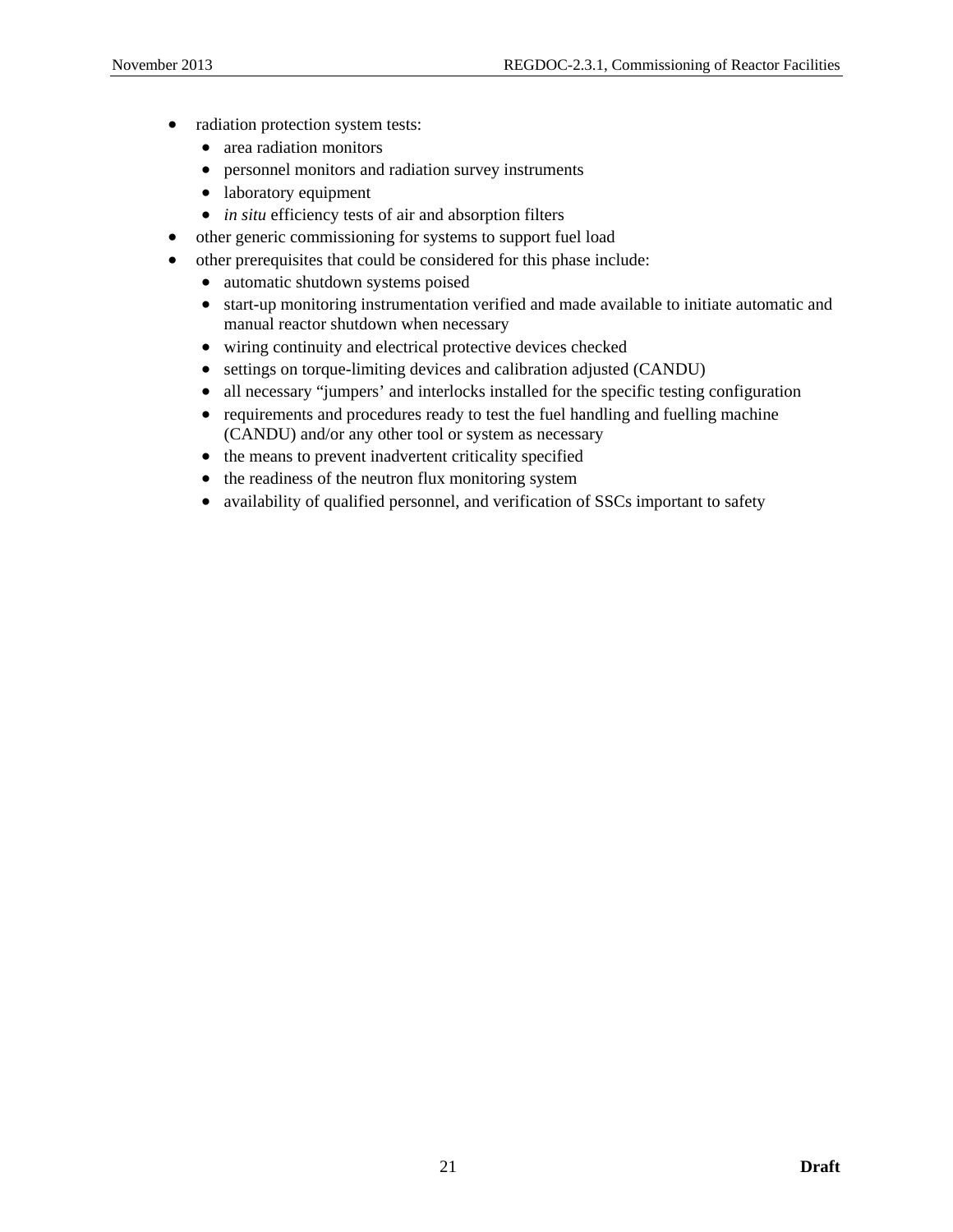# **Appendix B: Recommended Phase B Commissioning Tests**

<span id="page-26-0"></span>The following tests, as applicable to the facility, should be performed prior to leaving the shutdown state:

- reactor coolant system (RCS) pressure boundary integrity before filling
- testing of neutron detectors
- RCS tests:
	- flow verification (confirm flow distribution and absence of flow blockage)
	- pressurizer heaters available and feed/bleed paths open
	- RCS inventory control systems in service
	- pumps and motors
	- pressure control and relief valves
	- strainers/filters, purification columns, tanks, etc.
	- instrumentation used for monitoring system performance and logic functions
	- coolant water addition and transfer system available to supply make-up water on demand
	- vibration
	- water quality within specifications
	- boration systems
- containment integrity tests:
	- containment leak-rate test
	- functional tests on containment isolation valves, dampers, air locks and associated logic and instrumentation
	- leak detection and associated filtration and vent paths systems calibrated and functional
	- containment button-up logic to be fully tested and available for service
- RCS hot performance, including:
	- garter spring location check (CANDU)
	- baseline data for creep measurement
- check reactor trip logic available
- reactivity control system tests:
	- check control rod withdrawal and insert speeds
	- rod position indication
	- protective interlocks and circuitry
	- liquid zone control function (CANDU)
	- ion chambers in service
	- chemical control of liquid poison addition within specifications
- reactor auxiliary systems (CANDU):
	- ventilation and heavy water vapor recovery system (fans, dampers, air coolers, dryers, temperature control, control logic, air flows and flow balancing, etc.)
	- end shield cooling system (flow, pumps and valves, venting, make-up system, chemical control, instrumentation, etc.)
	- calandria vault cooling system (pumps and valves, make-up system, chemical control, instrumentation, etc.)
	- annulus gas monitoring system (gas addition, piping, valves and associated instrumentation)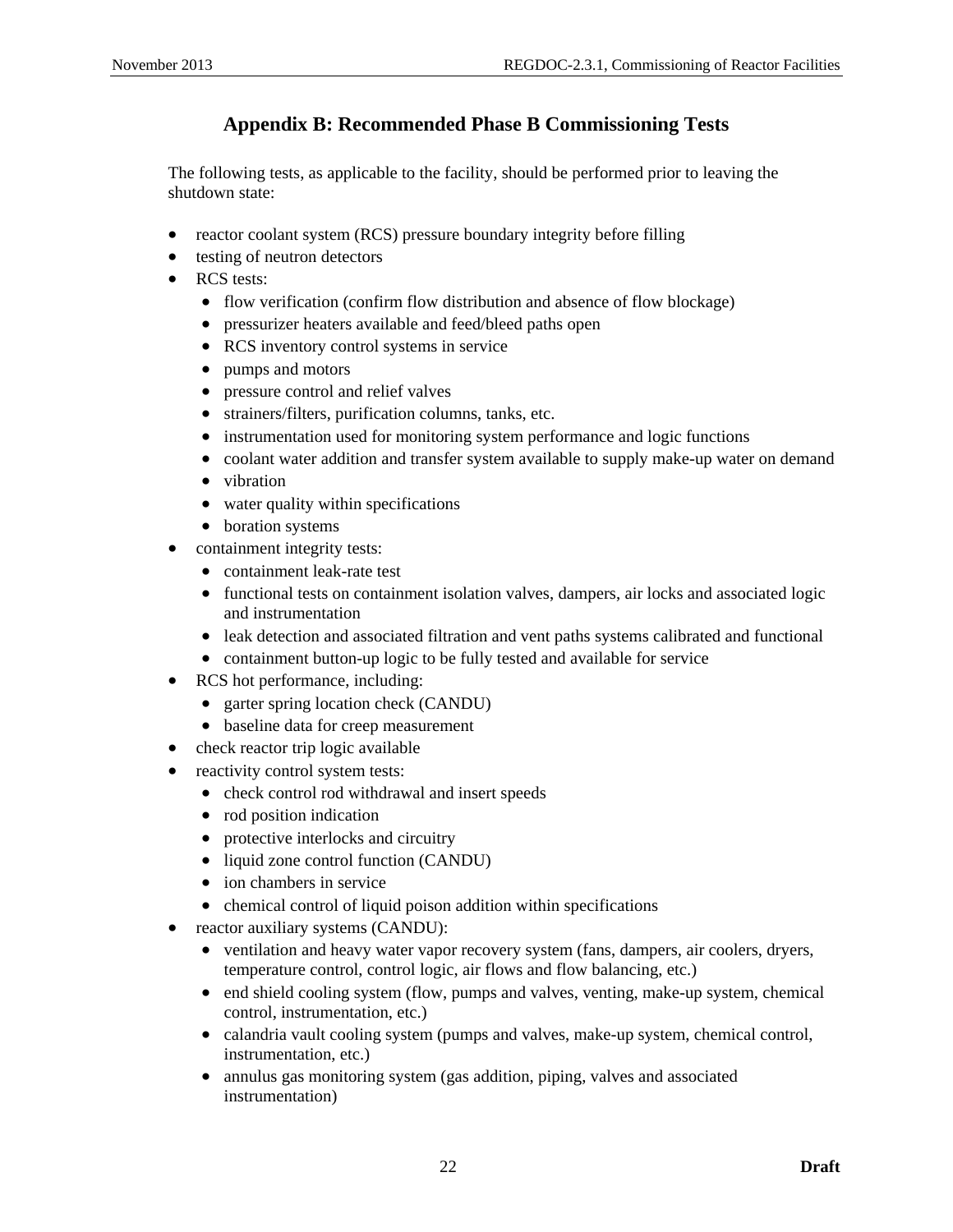- power conversion system:
	- steam generators
	- steam expansion, restraint and operability tests
	- steam and feed water process lines
	- condensate and auxiliary feed water system
	- chemical treatment systems
	- turbine stop, control and intercept valves
	- steam dump, discharge and safety relief valves
	- steam extraction system
	- auxiliary feedwater flow measurement
	- condenser cooling water system
	- turbo generator and its auxiliaries (hydrogen cooling, seal and oil systems)
	- hydrogen leak detection system
	- turbine governing system
	- datum block readings
- radioactive waste capture, treatment and disposal systems:
	- liquid waste drainage systems available and activity/level monitoring in service
	- decontamination centre
	- liquid effluent segregation and storage system, treatment and disposal in service
	- solid waste handling and storage facilities in service for the level of waste anticipated
	- sampling and surveillance systems
- instrumentation and control systems in service:
	- main and secondary control rooms in service
	- emergency response center in service
	- pressurizer pressure and level control
	- bleed condenser pressure, temperature and level control (CANDU)
	- feed water flow control
	- steam generator pressure and level control
	- RCS pressure control, and flow and temperature monitoring
	- regulation and protection system
	- seismic instrumentation
	- failed fuel detection system
	- in-core flux monitoring and ion chamber instrumentation
	- calibration and neutron response check
	- detection of internal and external flooding conditions (CANDU)
	- control operator information system, programmable digital comparator system, radiation data acquisition system, fuel handling control system, etc.
	- sampling systems (light water, heavy water, steam, air)
- secondary control room tests:
	- verification of independent protection, control and monitoring
	- check of habitability and emergency procedures
- pressure testing of SSCs and overpressure protection devices per CAN/CSA N285.0-12, General requirements for pressure-retaining systems and components in CANDU nuclear power plants
- integrated testing of fuel handling and transfer system (CANDU)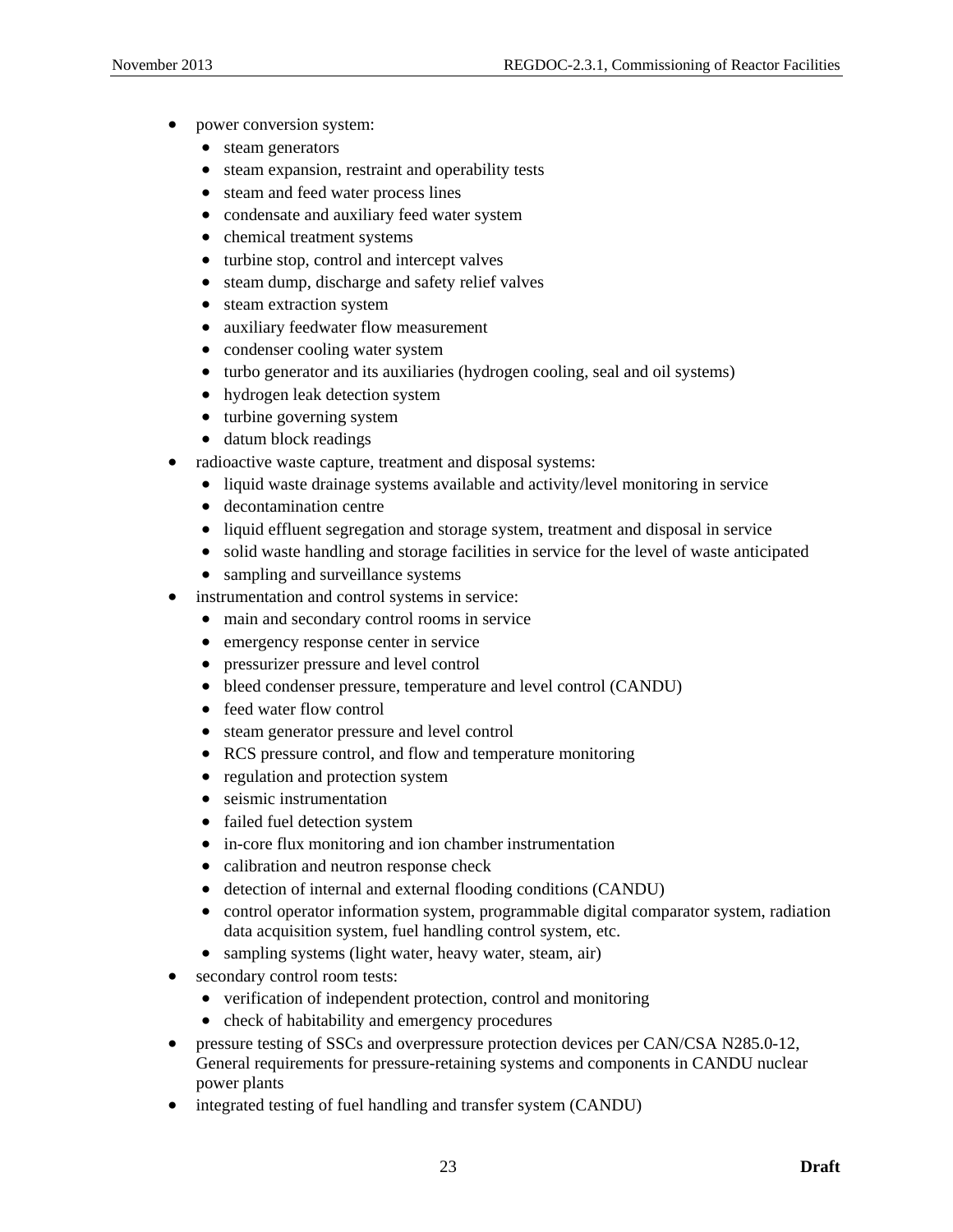- verification of proper operation of associated alarms and protective functions
- generic commissioning for systems to support first criticality
- other prerequisites that could be considered for this phase include:
	- availability and readiness of qualified personnel and SSCs important to safety, to ensure the reactor is ready for start-up
	- surveillance necessary to demonstrate proper operation of interlocks, set-points and other protective features
	- appropriate start-up monitoring instrumentation available to initiate automatic and manual reactor shutdown when necessary
	- field inspections made to ensure that the equipment is ready for testing, including inspection for proper fabrication and cleanliness
	- availability of communication tools and verification of their operability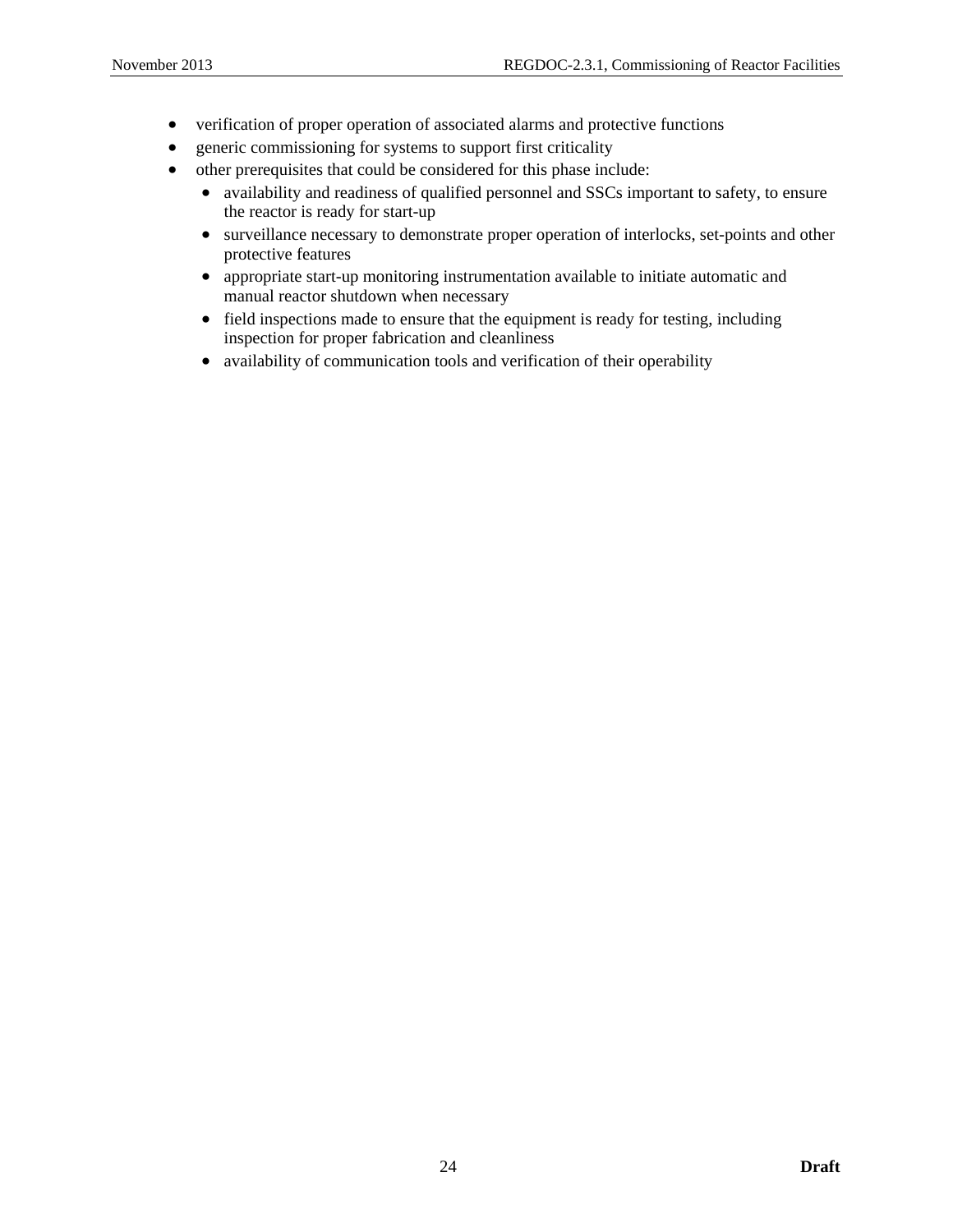# **Appendix C: Recommended Phase C Commissioning Tests**

<span id="page-29-0"></span>The following approach to critical and low-power tests, as applicable to the facility, should be used:

- testing of neutron detectors
- achievement of first criticality in a safe, controlled, predicable manner
- check of the regulating system's automatic control function
- confirmation of temperature coefficient of reactivity for reactor coolant systems (all reactor types) and moderator (CANDU)
- measurement of the combined reactivity worth of the zone control units (CANDU)
- determination of the reactivity worth of each mechanical absorber rod
- measurement of axial and radial flux distribution for defined configurations of reactivity mechanisms
- testing of reactor shutdown and control systems
- neutron and gamma radiation surveys
- confirmation of performance of the low-power neutronic instrumentation
- commissioning of emergency core cooling systems to the extent possible
- confirmation of critical poison concentration (if applicable)
- verification of efficiency of reactivity control and shut-off means
- verification that auxiliary feedwater/cooling pumps are available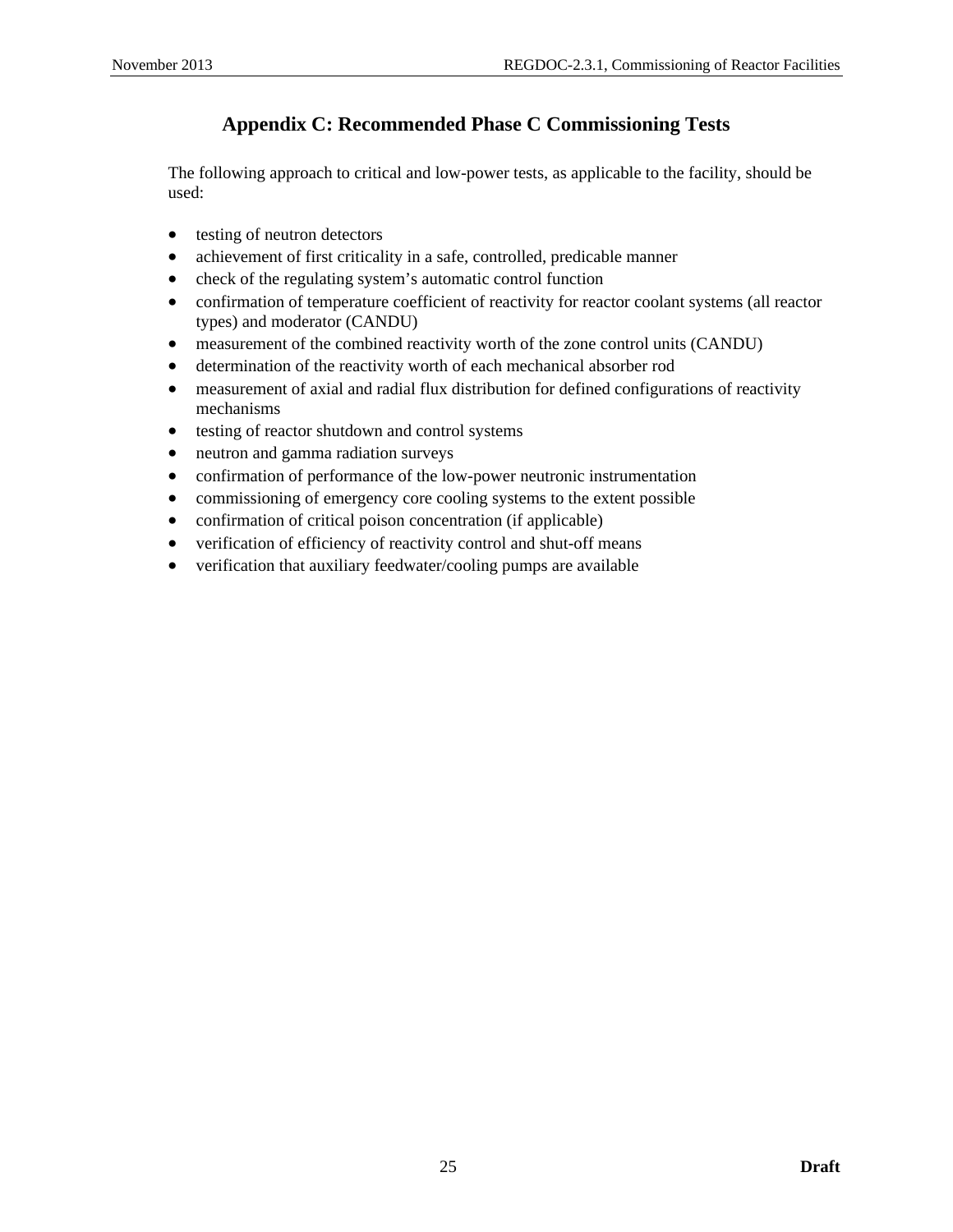# **Appendix D: Recommended Phase D Commissioning Tests**

<span id="page-30-0"></span>The following tests, as applicable to the facility, should be performed in the approach to full power:

- testing of neutron detectors
- performance of the following, at various power levels:
	- power manoeuvre tests as would be required during normal operation
	- reactor setback and stepback tests as would be required during normal operation (CANDU)
	- verification of channel flow (CANDU)
	- calibration of flux mapping detectors (CANDU)
	- calibration of neutron power versus thermal power
	- calibration of ion chambers and in-core flux detectors
	- dynamic response to load rejections, including turbine trip
	- verification of chemical and radiochemical control systems and sampling yield results within specification
	- verification that piping and component movement, vibrations and expansions are acceptable for safety systems
	- verification of performance of main plant control, reactor coolant system pressure control, steam generator level control, generator speed, steam pressure control, etc.
	- verification of performance of control room instrumentation and control systems (comparison of measured to monitored values, validate analogue and digital safety functions)
	- radiation surveys to verify shielding effectiveness
	- verification of performance of heating, ventilating and air conditioning systems
	- verification of shutdown capability of secondary control room
- performance of the following, at lower power levels:
	- thermal and control performance tests of nuclear steam plant and balance of plant systems
	- gaseous fission product / delayed neutron scan
	- atmospheric steam discharge valve capacity test (CANDU); power-operated relief valve and safety valve tests (all)
	- condenser vacuum test
	- digital control computer transfer of control test (CANDU)
	- generator run-up and overspeed tests
	- turbine stop valve / governor valve leak test
	- generator open-/short-circuit tests
	- generator voltage adjustment and reactive capability checks
	- automatic voltage regulation limit checks
	- generator synchronization to grid
	- dynamic response to single and multiple reactor coolant pump trips
	- steam generator moisture carry-over test
	- dual computer failure test (CANDU)
- performance of the following, at higher power levels: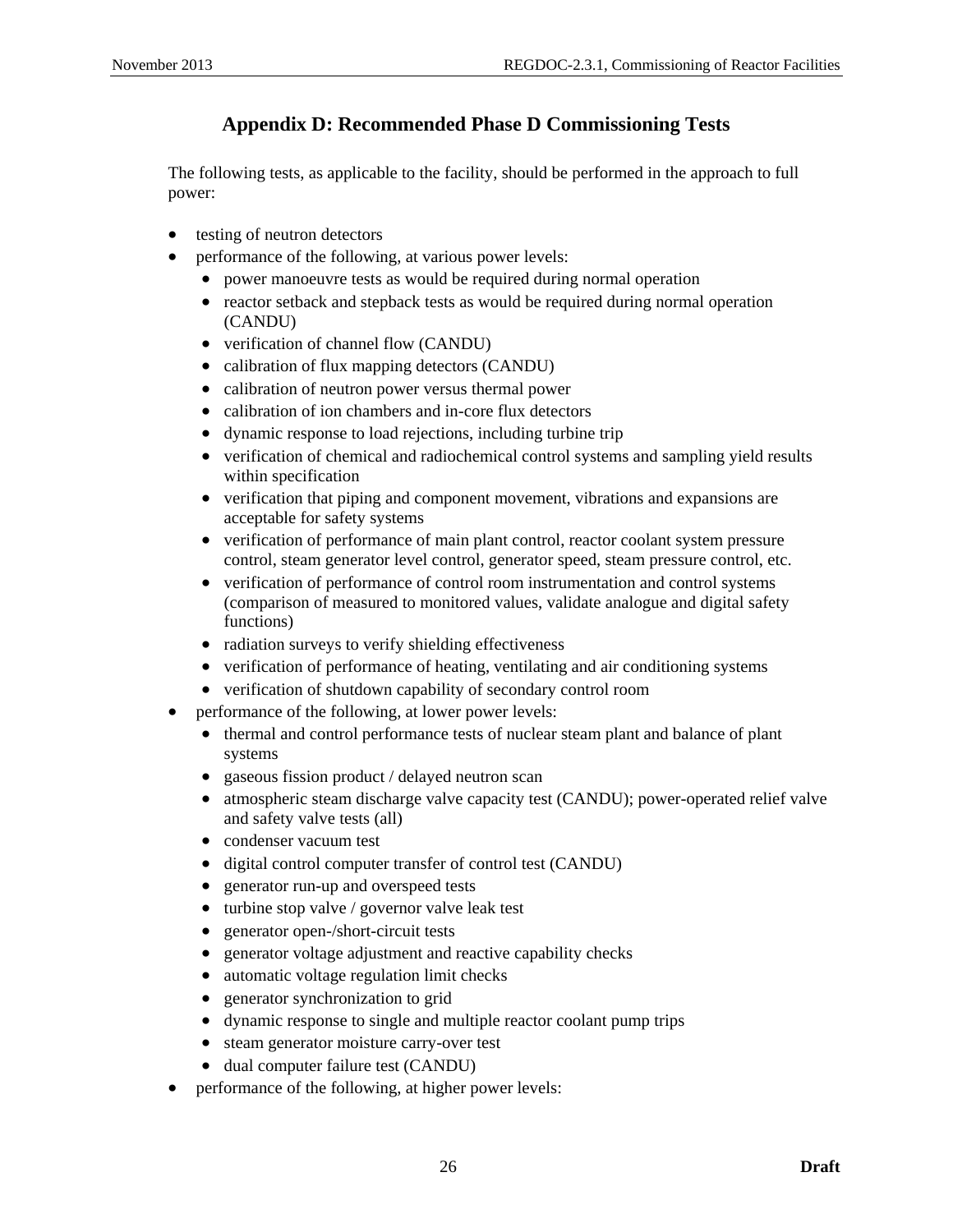- reactor coolant system boiling check (CANDU)
- crash cool rundown test
- testing of reactor shutdown and control systems
- duty changeover tests (condensate extraction pump, boiler feed pump, steam generator, de-aerator and condenser level control valves)
- test for loss of offsite / house power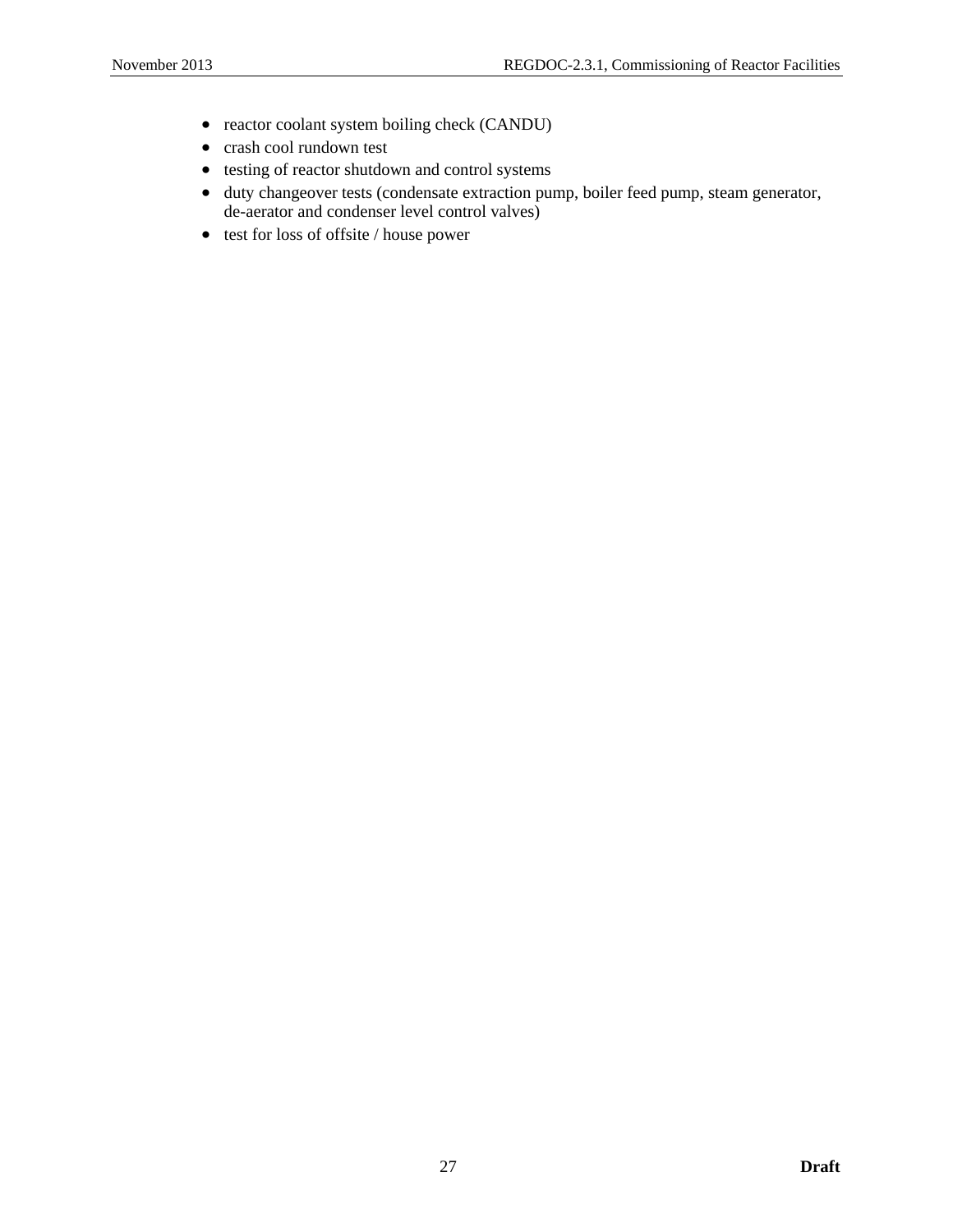# **Appendix E: Recommended Organizational Responsibilities**

### <span id="page-32-0"></span>**Commissioning organization**

The responsibilities of the commissioning organization should include, but are not limited to, the following:

- planning the development of the commissioning program in advance, including detailed test sequences, time schedules and staffing requirements
- updating the commissioning program in light of experience in commissioning and as a result of design modifications
- establishing a procedure for the preparation, review and approval of test and other procedures
- ensuring that field visual aids (e.g., drawings, flow sheets), operating and maintenance instructions, commissioning procedures, formats for commissioning and test reports, reactor facility handover documents and submissions to the CNSC are available
- establishing a procedure for the systematic recording of reactor facility data for future use
- establishing a procedure to ensure that incidents and unexpected events during commissioning are handled and analyzed, so that the experience can be fed back to the designers and the operating organization
- verifying that SSCs have been satisfactorily installed and codified for proper identification
- ensuring that the prerequisites for the commissioning program have been satisfied and that pre-operational tests (such as system flushing, functional checks, logic checks, interlock checks and system integrity checks) have been completed
- ensuring that commissioning procedures comply with appropriate rules and regulations for security and safety, including radiological and environmental protection and nuclear, industrial and fire safety
- ensuring that systems are commissioned safely, and confirming that procedures are adequate
- implementing all tests in the commissioning program, including repeat testing of the systems that have been commissioned initially as partially installed
- making suitable arrangements for testing and maintaining systems (particularly safety-related items) for which responsibility has been accepted
- directing the operation of systems in the commissioning program and providing input for updating operational flow sheets, operating and maintenance instructions and procedures based on commissioning experience
- issuing commissioning test reports
- ensuring the CNSC has approved safety-related test results as necessary
- ensuring a process is in place to control the calibration of test and measurement equipment
- establishing a procedure to ensure that all participants in the commissioning process are suitably qualified and experienced
- ensuring the configuration control maintains consistency between the physical state of the installation and the test procedures and design requirements, and reporting any discrepancies to the relevant parties
- ensuring that design changes are requested, reviewed, implemented and re-tested when design criteria are not met or when they fall short
- establishing and implementing a system for controlling, recording and communicating temporary changes to reactor facility and equipment
- issuing test and completion certificates or their equivalent
- providing up-to-date baseline information to the operating organization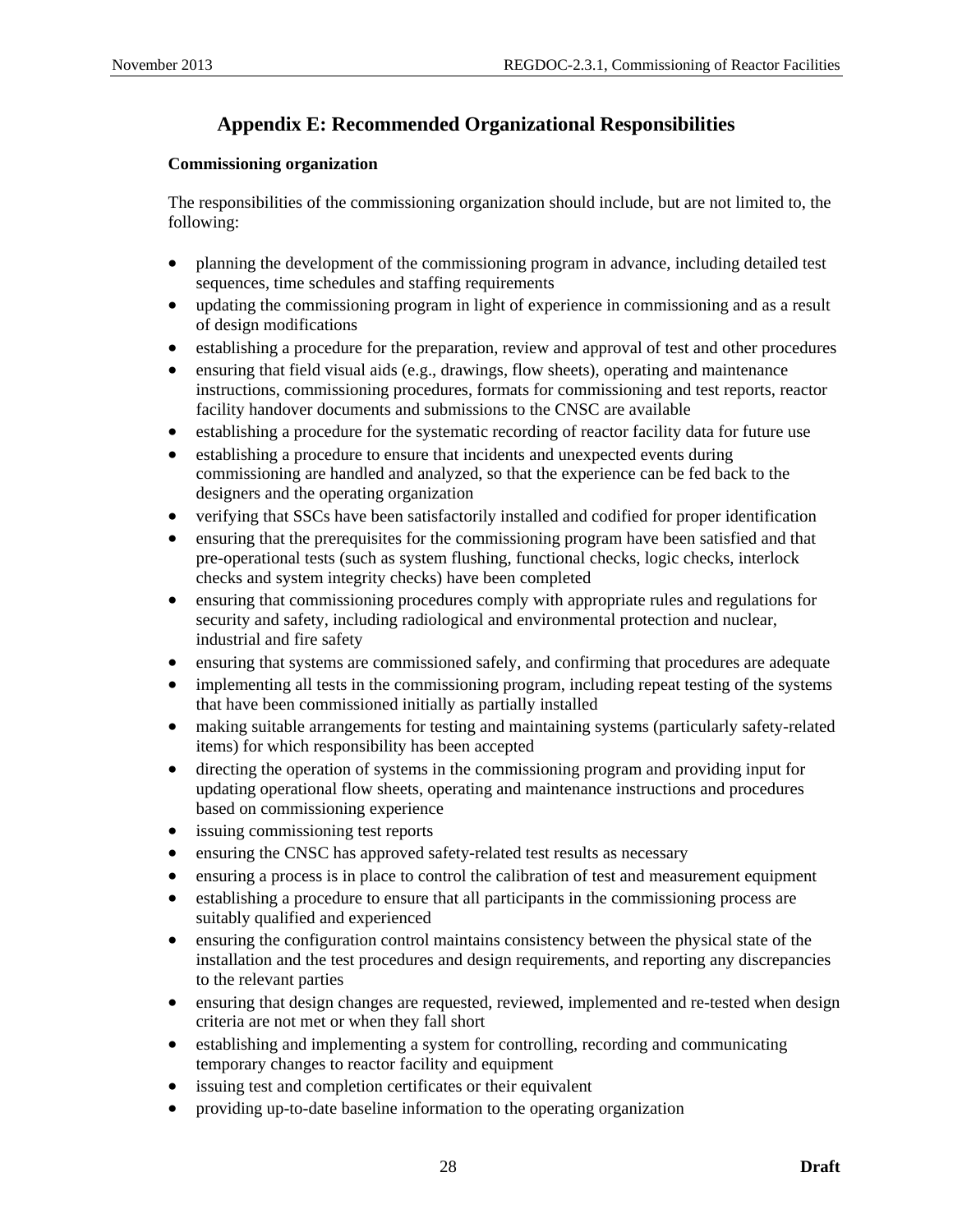- informing the operating organization of any deficiency detected in commissioning tests, so corrective actions can be taken
- maintaining a record of limiting conditions in commissioning, and ensuring tests to be performed do not exceed these conditions
- ensuring that reactor facility performance is in accordance with the design intent, including all aspects of radiological and environmental protection, and nuclear, industrial and fire safety
- documenting that the commissioning program has been satisfactorily completed
- transferring the responsibility for operation and maintenance of commissioned systems and the reactor facility to the operating organization, using a system of relevant documents
- establishing and implementing procedures that ensure the orderly transfer of responsibilities for structures, systems and components from the construction organization to the commissioning organization, and from the commissioning organization to the operating organization
- establishing procedures for analyzing test results
- ensuring that any detected deviations are recorded, resolved and documented
- recording all commissioning feedback experience
- establishing a procedure in order to compile the lessons learned from commissioning activities and related corrective actions

### **Operating organization**

The responsibilities of the operating organization should include, but are not limited to, the following:

- overseeing the commissioning program (including compliance monitoring activities)
- being qualified to participate as early as possible in the commissioning activities
- satisfying itself that the transferred systems comply with specified performance requirements, the design intent and safety and regulatory requirements
- accept responsibility (operational, maintenance and safety as per operating limits and conditions) for the transferred systems
- increasing competency in the methods of operation of the reactor facility
- carrying out operation and maintenance with competent and duly authorized staff using approved techniques to meet the needs of the commissioning program (RD/GD-210, *Maintenance Programs for Nuclear Power Plants* provides more detailed requirements for maintenance programs)
- establishing and implementing a procedure for the systematic recording of reactor facility data generated by the commissioning tests
- maintaining reactor facility design and configuration control over the commissioning phase up to the start of operating life of the facility; this also includes maintaining the safety analysis report current and
- participating in a safety assessment when necessary
- assisting with design modifications to rectify design deficiencies and produce complete documentation of the modification, including requalification tests
- recording all operating experience feedback and associated lessons learned
- establishing and implementing appropriate emergency arrangements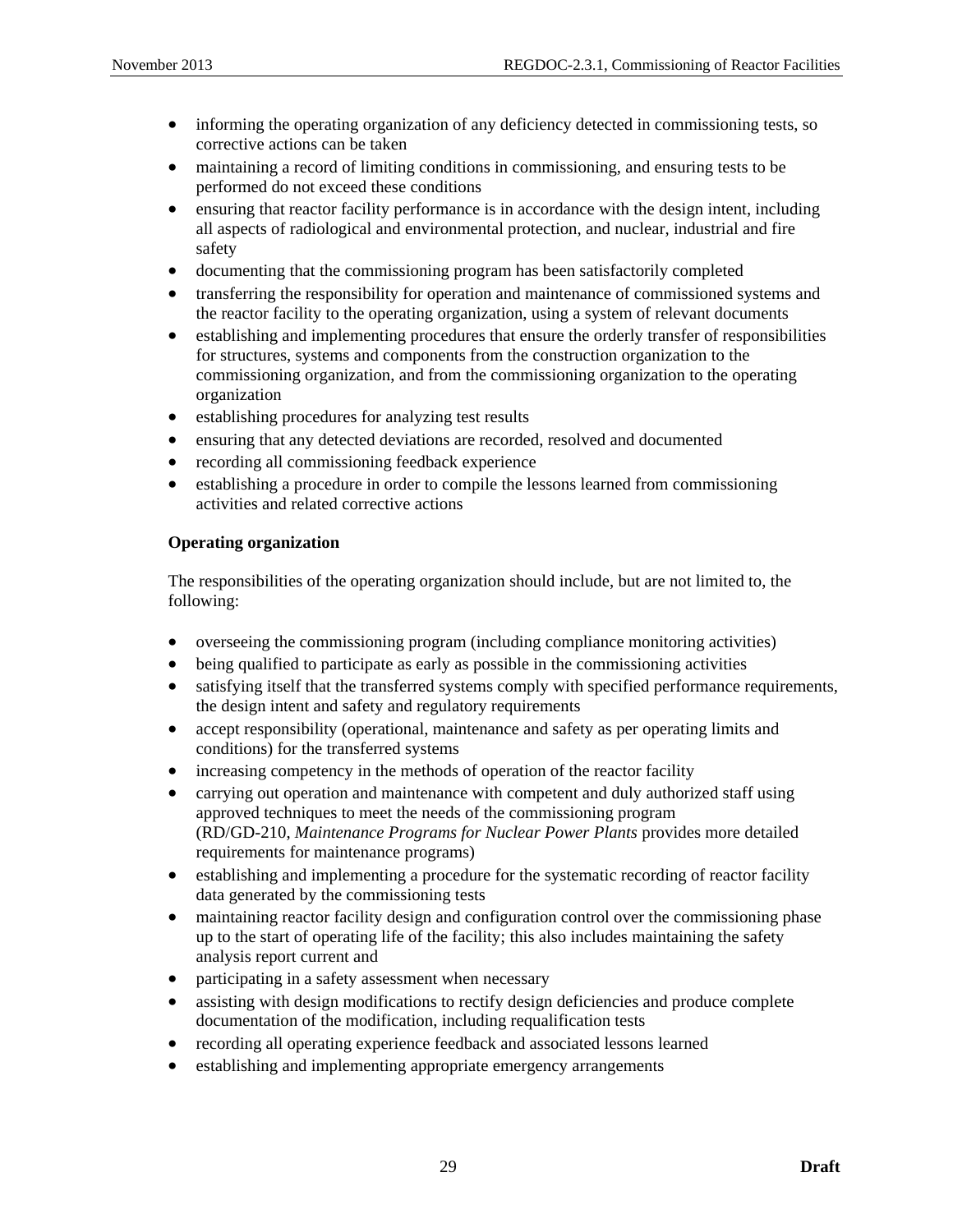### **Construction organization**

The responsibilities of the construction organization should include, but are not limited to, the following:

- ensuring that structures, systems and components have been built and installed in accordance with design requirements and specifications
- making suitable arrangements for surveillance, preservation and maintenance to prevent deterioration after installation (construction) is complete, and before the handover
- providing, for use as baseline data, as-built documentation of installation construction and test reports, highlighting design changes and concessions
- ensuring that configuration control is maintained and that the affected systems' design basis documentation – including the final safety analysis report – has been updated to reflect any design changes and concessions
- transferring the installed systems to the commissioning organization using a system of reactor facility handover documents
- ensuring the clearance of remaining open points conditioning the acceptance of the transfer
- correcting deficiencies in construction and installation that were detected during commissioning
- assisting the commissioning organization in resolving construction-related issues

### **Other participants in commissioning activities**

The responsibilities of the other participants, such as designers, manufacturers and supporting technical organizations in the commissioning activities, should be specified in the appropriate contracts. The following responsibilities should be considered:

- co-operating with relevant parties engaged in commissioning activities by means of active participation when required
- providing specialist knowledge, expertise and relevant experience from reactor facilities already commissioned
- providing support for evaluation and assessment of tests results including any deviation
- providing baseline data and all necessary information
- providing a safety assessment when necessary
- participating in the analysis of discrepancies and unexpected events
- devising modifications in order to rectify design deficiencies, and providing complete documentation (including requalification tests) of the modifications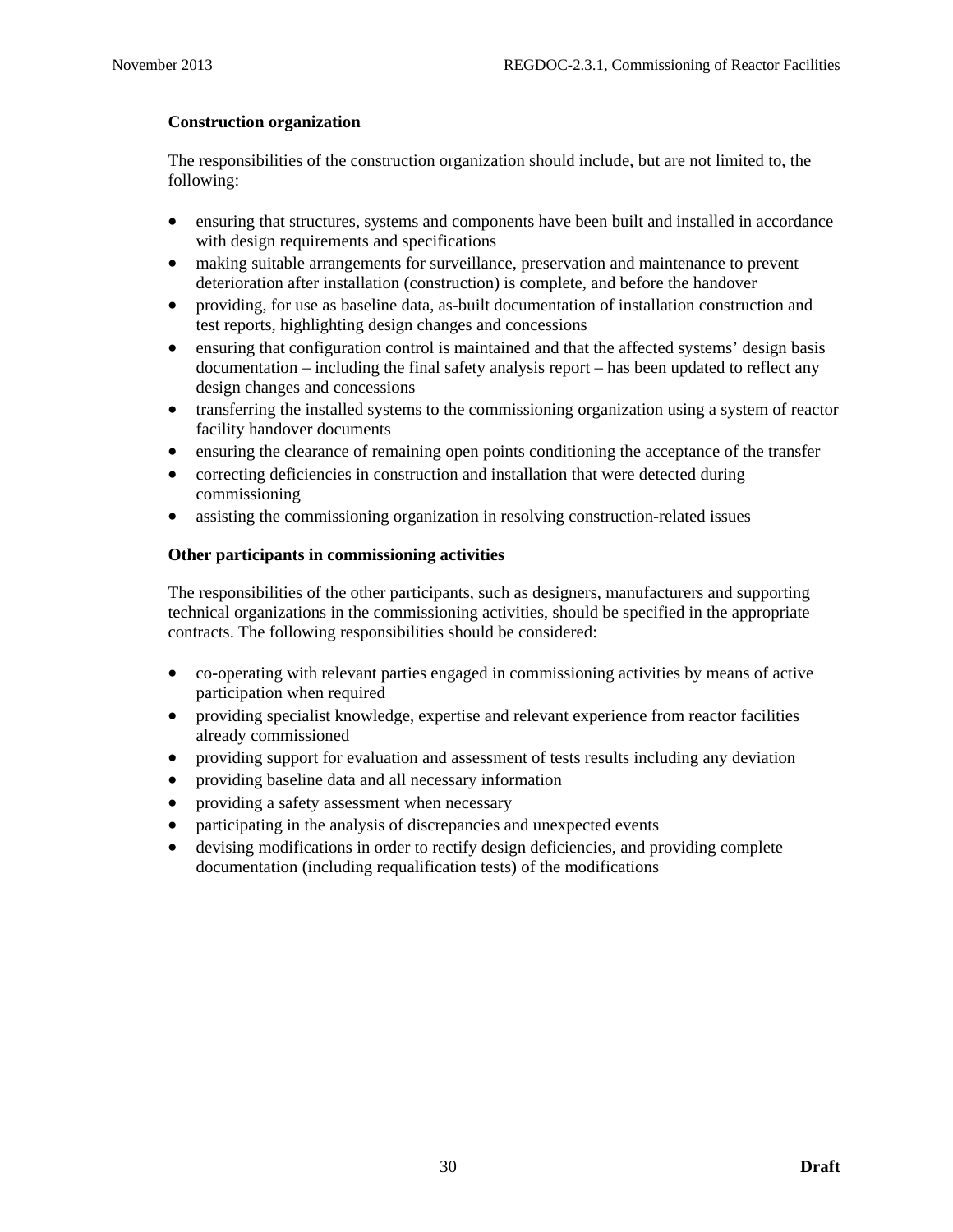# **Appendix F: Recommended Interface Arrangements**

### <span id="page-35-0"></span>**Interfaces between construction and commissioning organizations:**

- procedures for transferring structures, systems and components (SSCs) from construction to commissioning
- procedures for isolating reactor facility portions transferred to commissioning from the part remaining under construction
- prerequisites for the start of the commissioning program and the start of system commissioning
- special precautions necessary for the commissioning of partly installed systems
- procedures for performing work on systems under commissioning

### **Interfaces between commissioning and operating organizations:**

- provisions in the definition of role, functions and delineation of responsibilities of operating and commissioning organizations before transfer of SSCs for operation
- procedures for transferring SSCs, the unit and the facility for operation
- methods of identifying special technical, operational or staffing restrictions necessary as a result of partial completion of a construction or commissioning activity
- baseline data derived from commissioning, such as the issuing of formal test reports and a statement of the existing radiological conditions
- changes in responsibility for safety, depending on considered commissioning milestones and performed transfers to operation, including the nomination of responsible persons
- modifications to the reactor facility and to the procedures
- availability of as-built drawings, instructions and procedures for operating and maintaining the systems and the reactor facility
- conditions for access of personnel, with consideration given to delineation between systems already in operation and those being tested
- control of temporary procedures and equipment available during commissioning but not appropriate to normal operation; e.g., special start-up instrumentation or duplicate safety keys and authorization for the use of jumpers and vetoes
- the implementation of operating and maintenance requirements for SSCs as each system is transferred to the operating organization
- provision of sufficient opportunity for the operating personnel to become trained in, and familiar with, operating and maintenance techniques for the reactor facility
- procedures for radiological zone mapping, monitoring (including personal dose recording) and radiation protection
- training in radiological safety and authorization of commissioning personnel to work in the controlled area
- reassessment of routine operating and maintenance instructions and procedures in light of experience gained in commissioning
- development and implementation of measures for emergency preparedness and response
- training in required areas for nuclear security
- development and implementation of procedures for nuclear security, including access control, alarm assessment and response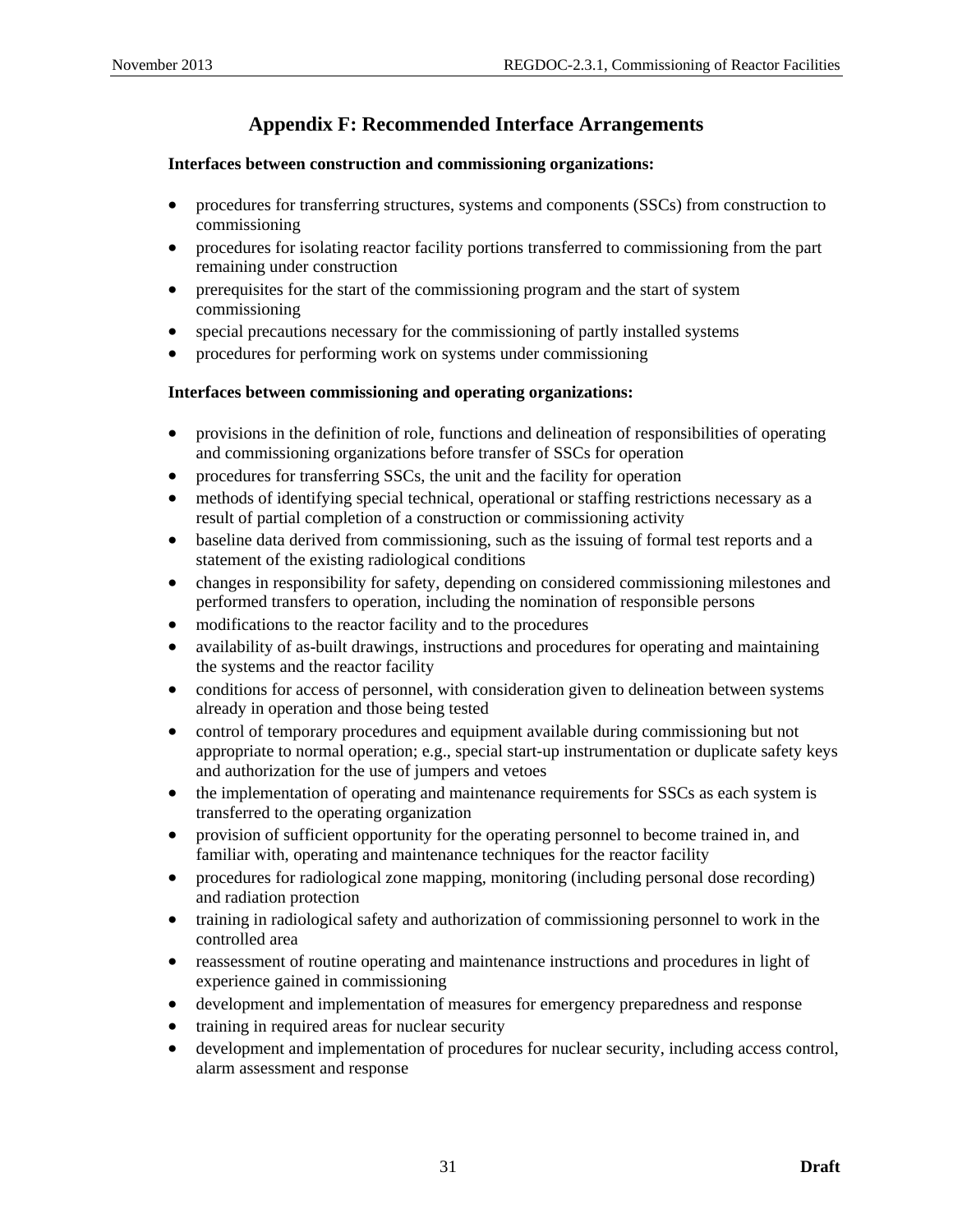• during commissioning, the recording of information that could have implications for decommissioning, and subsequent handover of these records to the operating organization (this information could include records of spills or other unusual occurrences with potential long-term effects)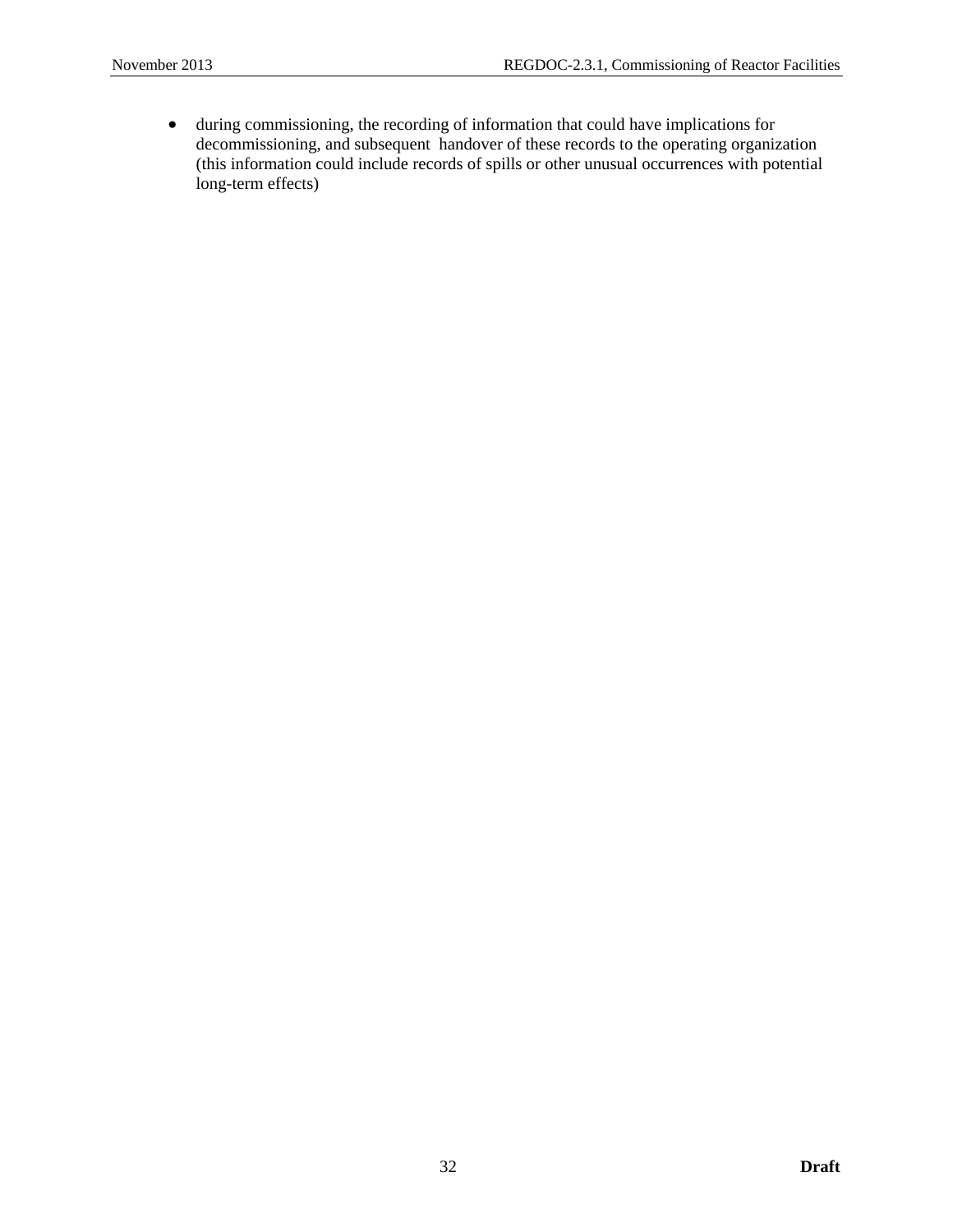# **Glossary**

### <span id="page-37-0"></span>**anticipated operating occurrence (AOO)**

An operational process deviating from normal operation that is expected to occur once or several times during the operating lifetime of the reactor facility but which, in view of the appropriate design provisions, does not cause any significant damage to items important to safety or lead to accident conditions.

### **commissioning**

Activities intended to demonstrate that installed systems, structures and components and equipment perform in accordance with their specifications and design intent before they are put into service.

### **commissioning documentation**

The plans, instructions, procedures, drawings, reviews, records, reports, and the like, which together describe the commissioning of a system or the integrated reactor facility.

### **commissioning report**

A report written on completion of a logical group of commissioning activities to record results, assess compliance with the acceptance criteria, record actions taken to rectify any deficiencies.

### **commissioning tests**

Testing to demonstrate that structures, systems and components perform within their design specifications.

### **construction**

The process of procuring, manufacturing and assembling the components, carrying out civil work, installing and maintaining components and systems, and performing associated tests.

### **design-basis accident (DBA)**

Accident conditions against which a reactor facility is designed according to established design criteria, and for which the damage to the fuel and the release of radioactive material are kept within authorized limits.

### **hold point**

A commissioning activity that requires approval of the designated authority in order for commissioning to proceed.

### **integrated system validation**

An evaluation, using performance-based tests, to determine whether an integrated system's design (i.e. hardware, software and personnel element) meets performance requirements and supports the facility's safe operation.

### **licensee**

The organization authorized by a licence from the Canadian Nuclear Safety Commission to build and operate a reactor facility in accordance with specified requirements. The licensee has the overall responsibility and controlling authority to oversee the safe and satisfactory completion of the reactor facility design, procurement, manufacturing, construction, commissioning and operation, and decommissioning.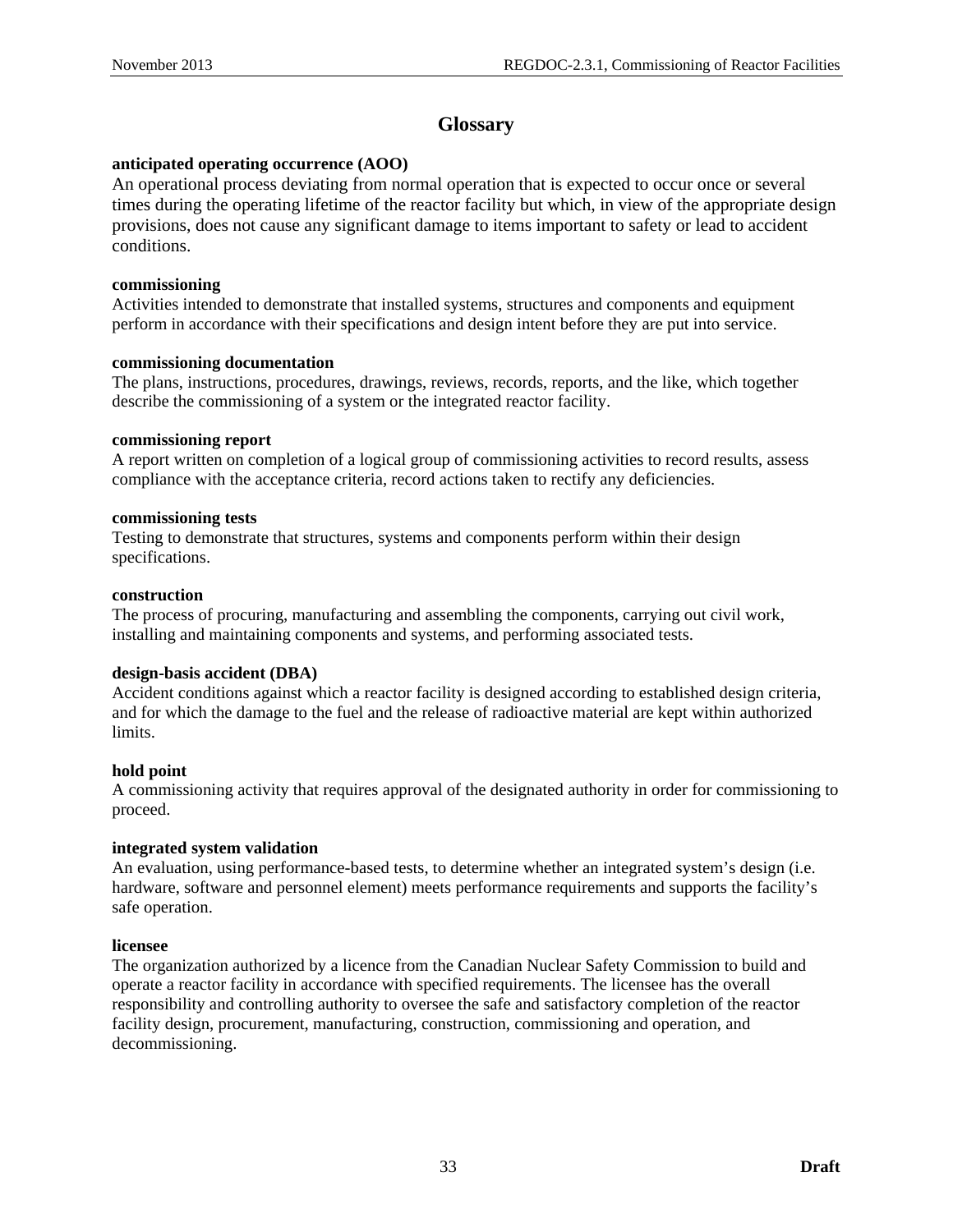### **licensing basis**

A set of requirements and documents for a regulated facility or activity comprising:

- the regulatory requirements set out in the applicable laws and regulations
- the conditions and safety and control measures described in the facility's or activity's licence and the documents directly referenced in that licence
- the safety and control measures described in the licence application and the documents needed to support that licence application

### **management system**

A set of interrelated or interacting elements (system) for establishing an organization's policies and objectives and enabling the objectives to be achieved efficiently and effectively. These elements include the structure, resources, and processes. Personnel, equipment, and organizational culture, as well as the documented policies and processes, are parts of the management system. The organization's processes have to address the totality of organization's requirements as established in, for example, IAEA safety standards and other international codes and standards.

### **nuclear power plant (NPP)**

A nuclear facility consisting of any fission-reactor installation that has been constructed to generate electricity on a commercial scale.

### **operation**

All activities performed to achieve the purpose for which a facility was constructed. For nuclear power plants, this includes maintenance, refuelling, in-service inspection and other associated activities.

### **reactor facility**

Any fission reactor as described in the *Class I Nuclear Facilities Regulations*, including structures, systems and components:

- that are necessary for shutting down the reactor, ensuring that it can be kept in a safe shutdown state
- that may contain radioactive material and that cannot be reliability isolated from the reactor
- whose failure can lead to a limiting accident for the reactor
- that are tightly integrated into the operation of the nuclear facility
- that are needed to maintain security and safeguards

### **regulatory hold point**

A commissioning activity that requires approval of the Canadian Nuclear Safety Commission in order for commissioning to proceed.

#### **small reactor**

A reactor with a power level of less than approximately 200 megawatts thermal (MWt) that is used for research, isotope production, steam generation, electricity production or other applications.

### **structures, systems and components (SSCs)**

A general term encompassing all of the elements (items) of a facility or activity that contribute to protection and safety. Structures are the passive elements: buildings, vessels, shielding, etc. A system comprises several components, assembled in such a way as to perform a specific (active) function. A component is a discrete element of a system. Examples are wires, transistors, integrated circuits, motors, relays, solenoids, pipes, fittings, pumps, tanks, and valves.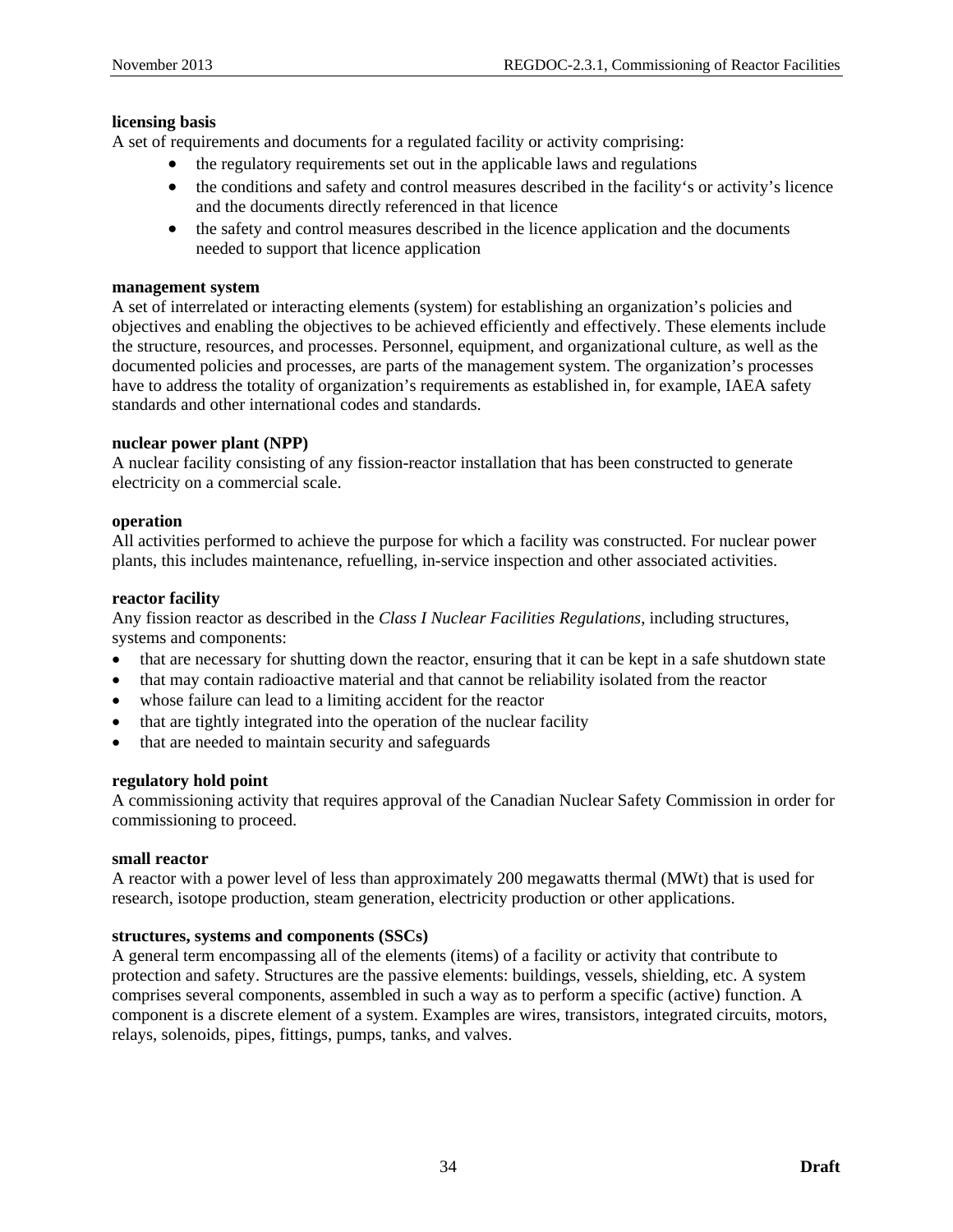### **References**

- <span id="page-39-0"></span>1. Canadian Standards Association (CSA), N286-12, *Management system requirements for nuclear facilities*, 2012.
- 2. Canadian Nuclear Safety Commission, RD/GD-210, *Maintenance Programs for Nuclear Power Plants*, 2012.
- 3. International Atomic Energy Agency, NS-G-2.9, *Commissioning for Nuclear Power Plants*: *Safety Guide*, 2003.
- 4. Canadian Standards Association, (CSA) N285.0-12, *General requirements for pressure-retaining systems and components in CANDU nuclear power plants*, 2012.
- 5. Canadian Nuclear Safety Commission, G-278, *Human Factors Verification and Validation Plans,* 2003.
- 6. Canadian Nuclear Safety Commission, G-323, *Ensuring the Presence of Sufficient Qualified Staff at Class I Nuclear Facilities – Minimum Shift Complement*, 2007.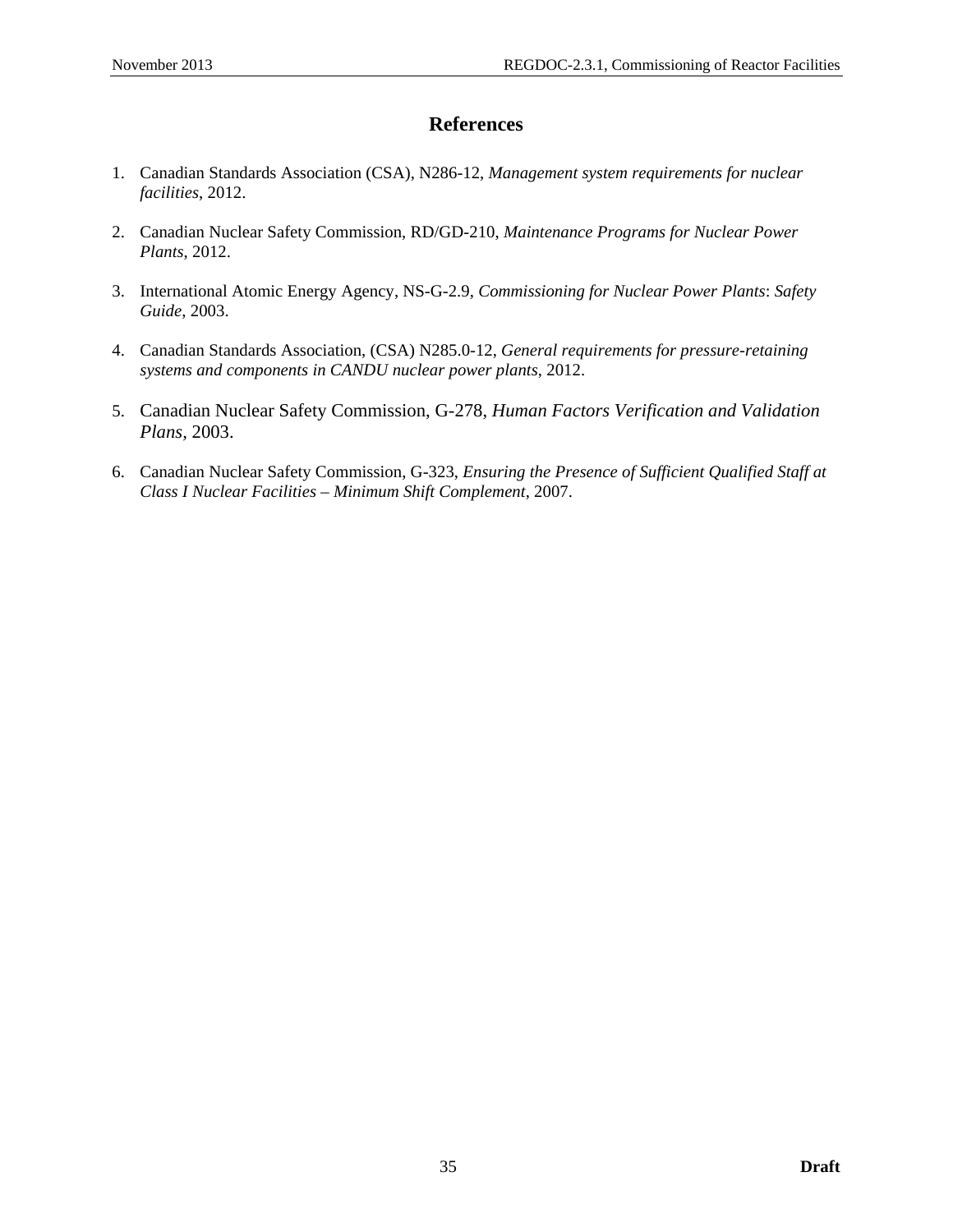## **Additional Information**

- <span id="page-40-0"></span>1. Canadian Nuclear Safety Commission (CNSC), RD-360, *Life Extension for Nuclear Power Plants*, 2008.
- 2. CSA, N287.7-08, *In-service examination and testing requirements for concrete containment structures for CANDU nuclear power plants*, 2008.
- 3. CSA, N293-95, *Fire protection for CANDU nuclear power plants*, 1995.
- 4. International Atomic Energy Agency (IAEA), NS-G-2.3, *Modifications to Nuclear Power Plants: Safety Guide*, 2001.
- 5. IAEA, SS-2/2, *Safety of Nuclear Power Plants: Commissioning and Operation*, 2011.
- 6. IAEA, GS-R-3, *The Management System for Facilities and Activities*, 2006.
- 7. IAEA, GS-G-3.1, *Application of the Management System for Facilities and Activities*, 2006.
- 8. IAEA, GS-G-3.5, *The Management System for Nuclear Installations*, 2009.
- 9. IAEA, NS-G-2.2, *Operating Limits and Conditions and Operating Procedures for Nuclear Power Plants*, 2000.
- 10. IAEA, GS-R-2, *Preparedness and Response for a Nuclear or Radiological Emergency*, 2002.
- 11. IAEA, GS-G-2.1, *Arrangements for Preparedness for a Nuclear or Radiological Emergency*, 2007.
- 12. Atomic Energy Control Board (AECB), R-7, *Requirements for Containment Systems for CANDU Nuclear Power Plants*, 1991.
- 13. AECB, R-8, *Requirements for Shutdown Systems for CANDU Nuclear Power Plants*, 1991.
- 14. AECB, R-9, *Requirements for Emergency Core Cooling Systems for CANDU Nuclear Power Plants*, 1991.
- 15. CNSC, RD-334, *[Aging Management for Nuclear Power Plants](http://www.nuclearsafety.gc.ca/eng/lawsregs/comment/rd-334-1.cfm)*, 2011.
- 16. CNSC, RD-204, *Certification of Persons Working at Nuclear Power Plants*, February 2008.
- 17. CNSC, S-296, *Environmental Protection Policies, Programs and Procedures at Class I Nuclear Plants and Uranium Mines and Mills*, 2006.
- 18. CNSC, G-225, *Emergency Planning at Class I Nuclear Facilities and Uranium Mines and Mills*, 2001.
- 19. American Society of Mechanical Engineers (ASME), NQA-1-2008, *Quality Assurance Requirements for Nuclear Facility Applications*, 2008.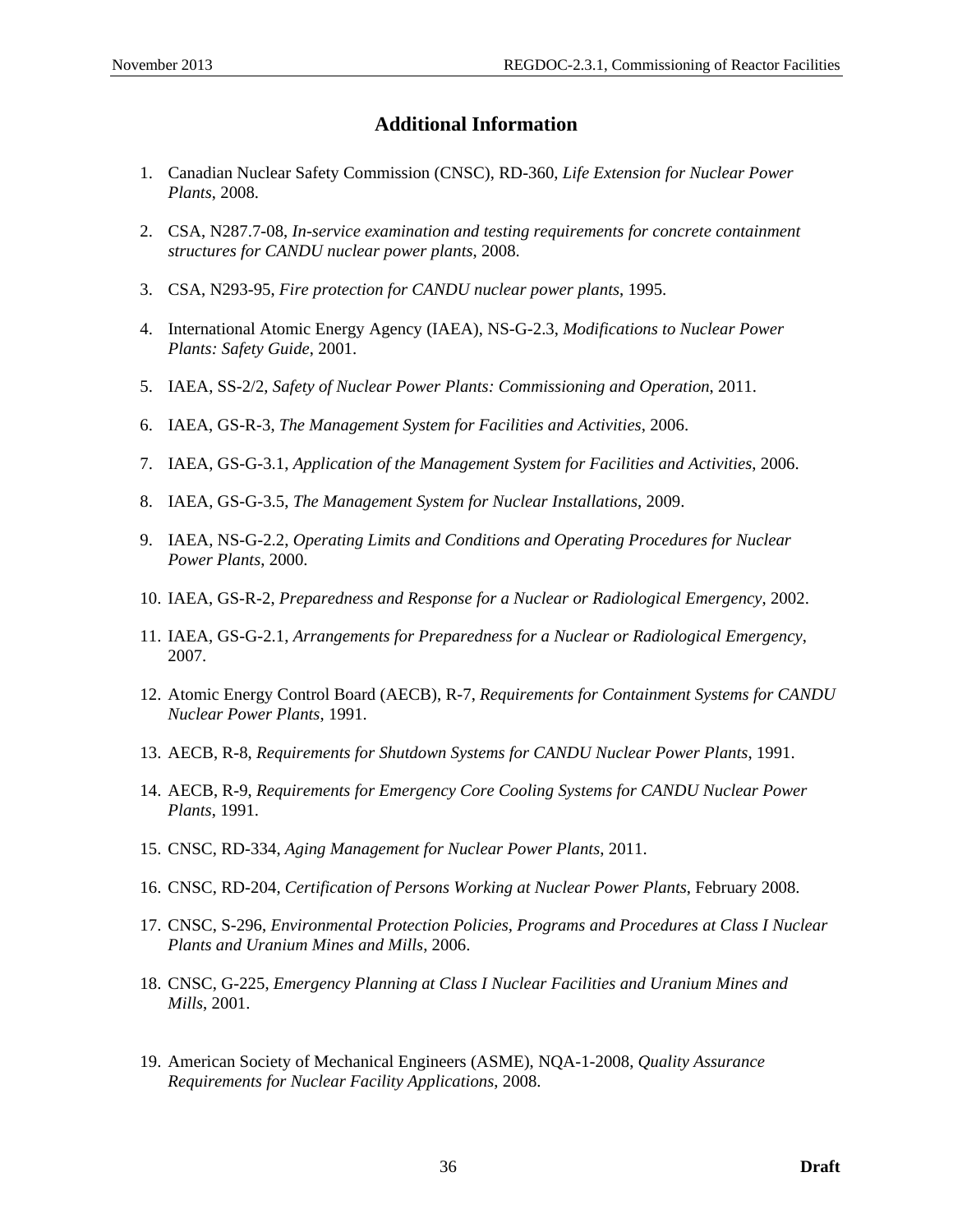- 20. ASME, NQA-1a-2009, *Addenda to ASME NQA-1-2008: Quality Assurance Requirements for Nuclear Facility Applications*, 2009.
- 21. Bristish Standards Institution, OHSAS 18001:2007, *Occupational Health and Safety Management Systems – Requirements*, 2007.